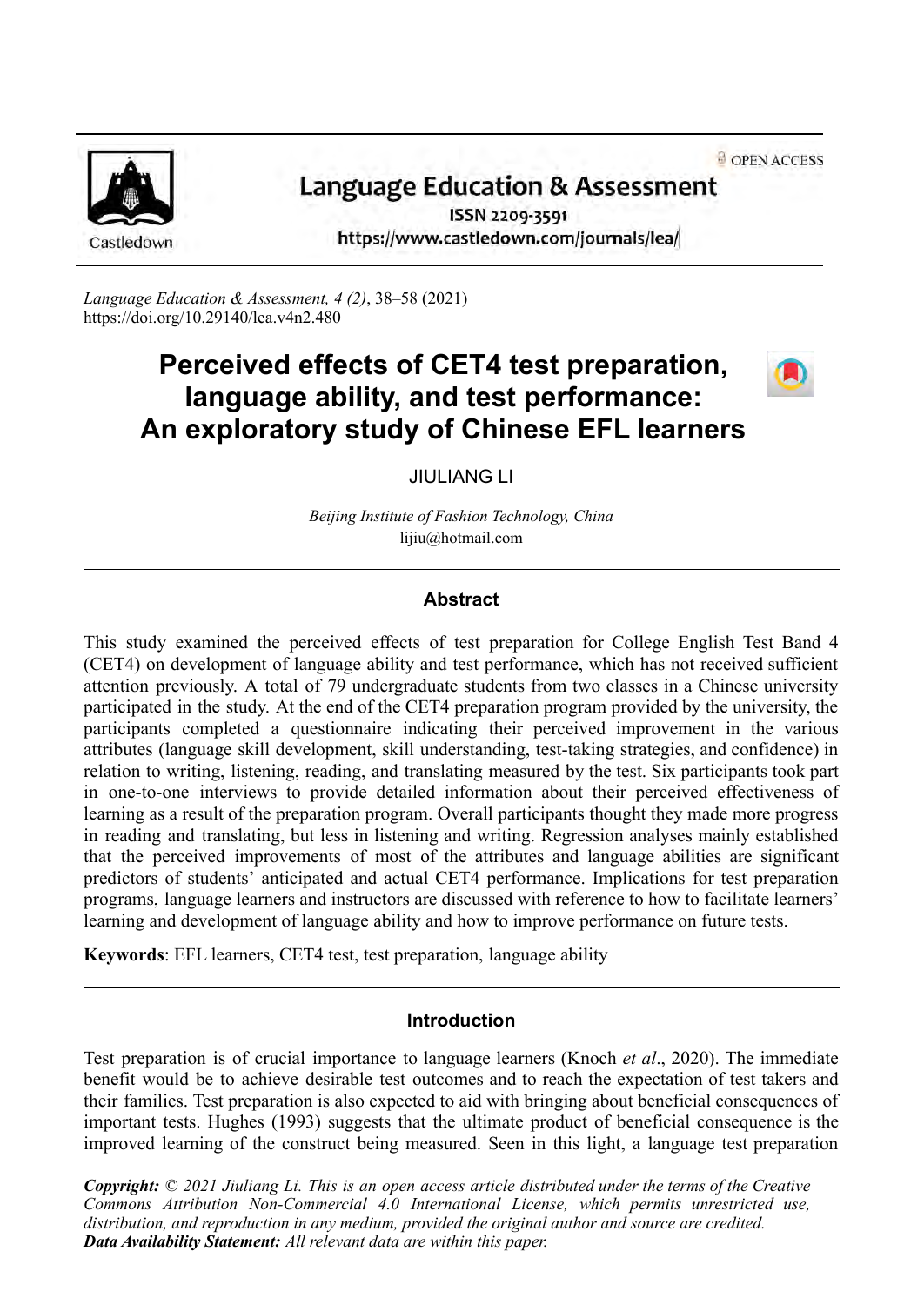program should be able to provide learning opportunities for increasing learner knowledge of and ability to use a target language. Thus the effectiveness of test preparation in improving test performance and language development is of considerable interest not only to educators and test takers but also to test developers and score users. Compared to the general consensus from research on admission tests, such as the SAT® exam, ACT and the GRE® General Test that there is a small effect of coaching on test scores (Liu, 2014), the effect of coaching on language proficiency tests is less clear. Meanwhile, while many studies investigating the effect of test preparation focus on major international tests, in particular the TOEFL and the IELTS, the concern for local test context is growing (e.g., Qi, 2005; Xie & Andrews, 2012). The present study examines how a group of Chinese students perceive the effects of CET4 preparation on their language development and test-taking performance and the relationship between such perceived effects and the subsequent CET4 performance.

#### **Literature Review**

There has been "little research about the effectiveness of language test preparation courses" (Gan, 2009, p. 25). Most of the existent studies generally employ a pretest and posttest design to examine the longitudinal effects of test preparation on test performance. A general consensus emerged from the research results that test preparation may improve test scores, but often with modest margins (Xie, 2013). Some studies look at the relationship between what students or teachers do to prepare for a test and improvement in test performance (e.g., Elder & O'Loughlin, 2003; Issitt, 2008; Liu, 2014; Xie, 2013). For instance, Liu (2014) investigated how TOEFL iBT test takers' preparation is associated with their test scores, and found that coaching school attendance has little or no relationship with TOEFL iBT scores. Xie (2013) investigated the effects of CET4 test preparation practices on its scores with multiple regression and structural equation modeling. She found that the perceived effects of strategy use in improving test scores was a better predictor of test preparation pattern than the information processing mechanism underlying strategy use. The effects of test preparation, though small in absolute terms, constituted approximately one third of the effects from the pretest.

Many studies investigating the effect of test preparation on language tests involve a comparison between two groups to determine either 1) the effectiveness of test preparation as opposed to non-preparation course(s) (e.g., Brown, 1998; Gan, 2009; Green, 2007; Robb & Ercanbrack, 1999), or 2) if both groups participate in different preparation courses, the difference between the effectiveness of the courses (e.g., Farnsworth, 2013; Hayes, & Read, 2004; Nguyen, 2007). Most of these studies did not find hard evidence to support the proposal that test preparation courses had significantly larger effects than regular English language courses. Gan (2009) examined the impact of IELTS preparation courses on IELTS test performance of a group of Hong Kong students by using a questionnaire survey that had been designed to elicit information about test performance. No significant differences in IELTS test scores were found between students who had enrolled in an IELTS preparation course before the test and those who had not, though the latter scored significantly higher in the university entrance English exam than the former. The researcher drew a compromised conclusion that IELTS preparation courses narrowed the gap between the two groups.

Some researchers found significant influences of preparation on test performance. Farnsworth (2013) investigated the effect of test preparation on two types of oral English as a second language test scores. Participants were pre-tested by both measures and randomly assigned to one of two instructional treatments. They underwent 12 hours of intensive strategy and test format training in one of the two test formats over 6 weeks during the treatments. Their scores increased significantly from the pretest to post-testing on both tests no matter which treatment group was assigned to.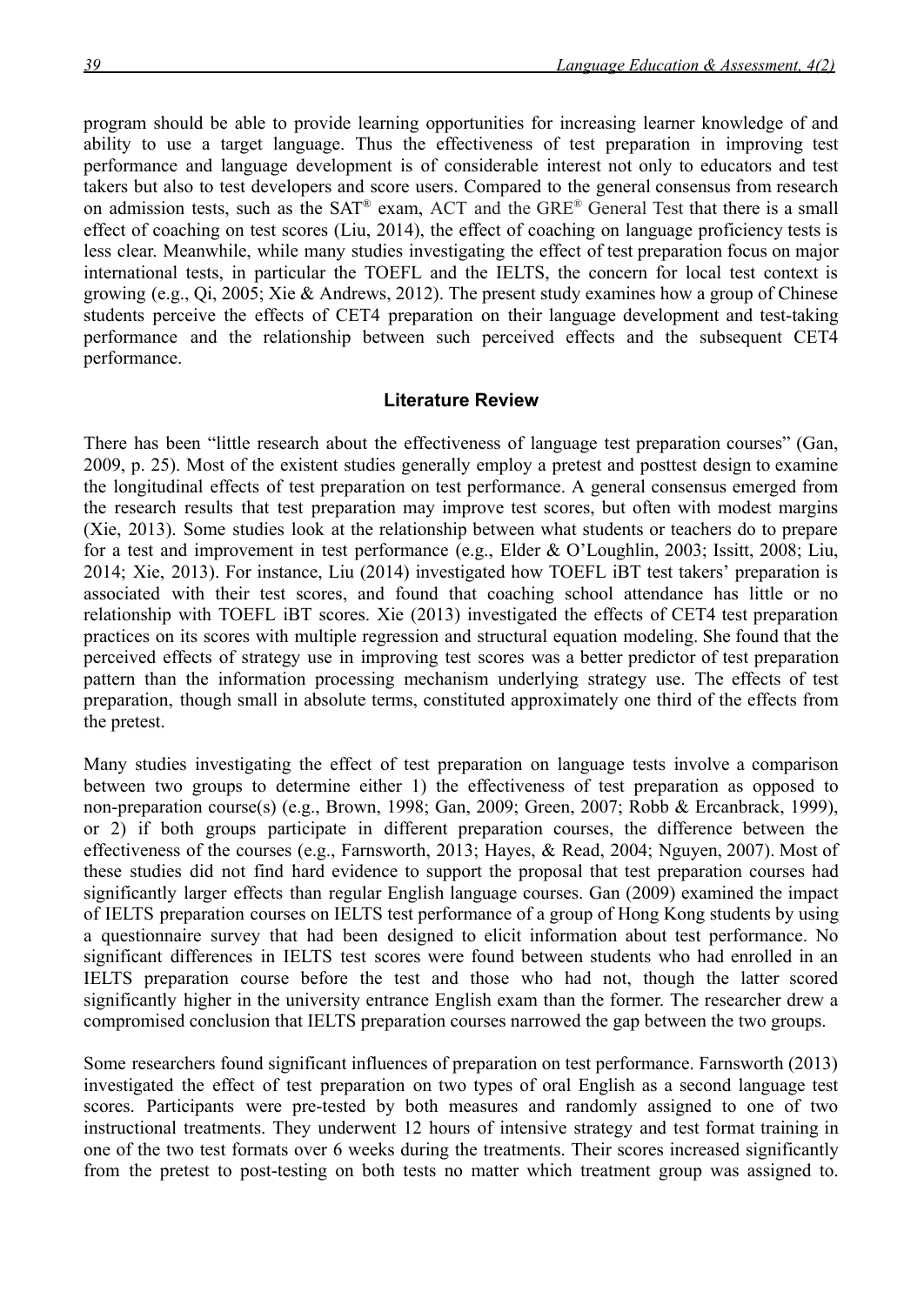Recently Xu (2021) investigated the processes and effects of test preparation for the writing task of a high-stakes English admission test in the context of tertiary education in China. Regression analysis of the participants' writing scores revealed that their preparation efforts and language proficiency had a significantly positive effect on test scores. The findings highlight two specific preparation activities that produce positive test outcomes: completing the writing tasks within the pre-set time limit and getting familiar with the task.

Some studies look at test takers' perceptions of test preparation experiences and expectations (e.g., Ma & Cheng, 2015; Yu, 2012). Ma and Cheng (2015) studied the perceptions of 12 Chinese students about the value of the TOEFL iBT test preparation courses they had enrolled in before admission to a Canadian university. Data sources included semi-structured interviews and document reviews. Drawing on Scriven's (1998, 2007) model, the researchers concluded that the students' accounts of the value encompassed various determinants of the "quality (merit), benefit (worth), and importance (significance)" of these test preparation courses (Ma & Cheng, 2015, p.75). However, the perceived value varied across these participants, and such variability was related to both internal factors (e.g., motivations for taking preparation courses) and external factors (e.g., limited time for preparing for the TOEFL iBT).

The inconclusive findings observed in the related literature point to the necessity of doing more empirical studies in this line of research. In particular, most previous studies focused on teachers' perspectives, leaving our understanding of how students perceive test preparation under-researched with regard to actual English language learning outcomes (Ma & Cheng, 2015). Specifically, little is known about how students perceive their improvement in language abilities as a result of coaching and how that perception affects their test performance. The lack of attention is irrational, as students are the most important participants in test preparation programs and arguably the most important stakeholders of tests. As Bailey (1999) accurately points out, "It is worthwhile to sort out the students from the other stakeholders since the washback processes that influence them will directly affect language learning" (p. 12).

Another issue of concern is that many previous studies used published test forms or mock tests to investigate the effect of coaching by investigating the relationship between score gains and test preparation activities (Liu, 2014). The problem is that students may have seen and even done the tests or part of them before, in addition to the possibility that they may not have exerted their best effort in these simulated testing situations. A recent meta-analysis study shows that motivation could have an impact as large as .64 SD on test performance (Duckworth, Quinn, Lynam, Loeber, & Stouthamer-Loeber, 2011). What's more, the majority of test preparation studies focus on international English language tests such as TOEFL and IELTS, with scant attention being paid to other tests that are also important to test takers, educators, test developers, users and many other stakeholders.

To address these concerns, the present study takes the CET4 in China as the target to explore how students perceive the effects of test preparation and the relationship between those effects and the actual test performance. Specifically, it attempts to seek answers for the following two research questions:

- 1. How do students perceive the effects of test preparation on the skills of reading, writing, listening, and translating measured in the CET4 test?
- 2. What is the relationship between the perceived effects of preparation and the actual CET4 performance with regard to the measured skills?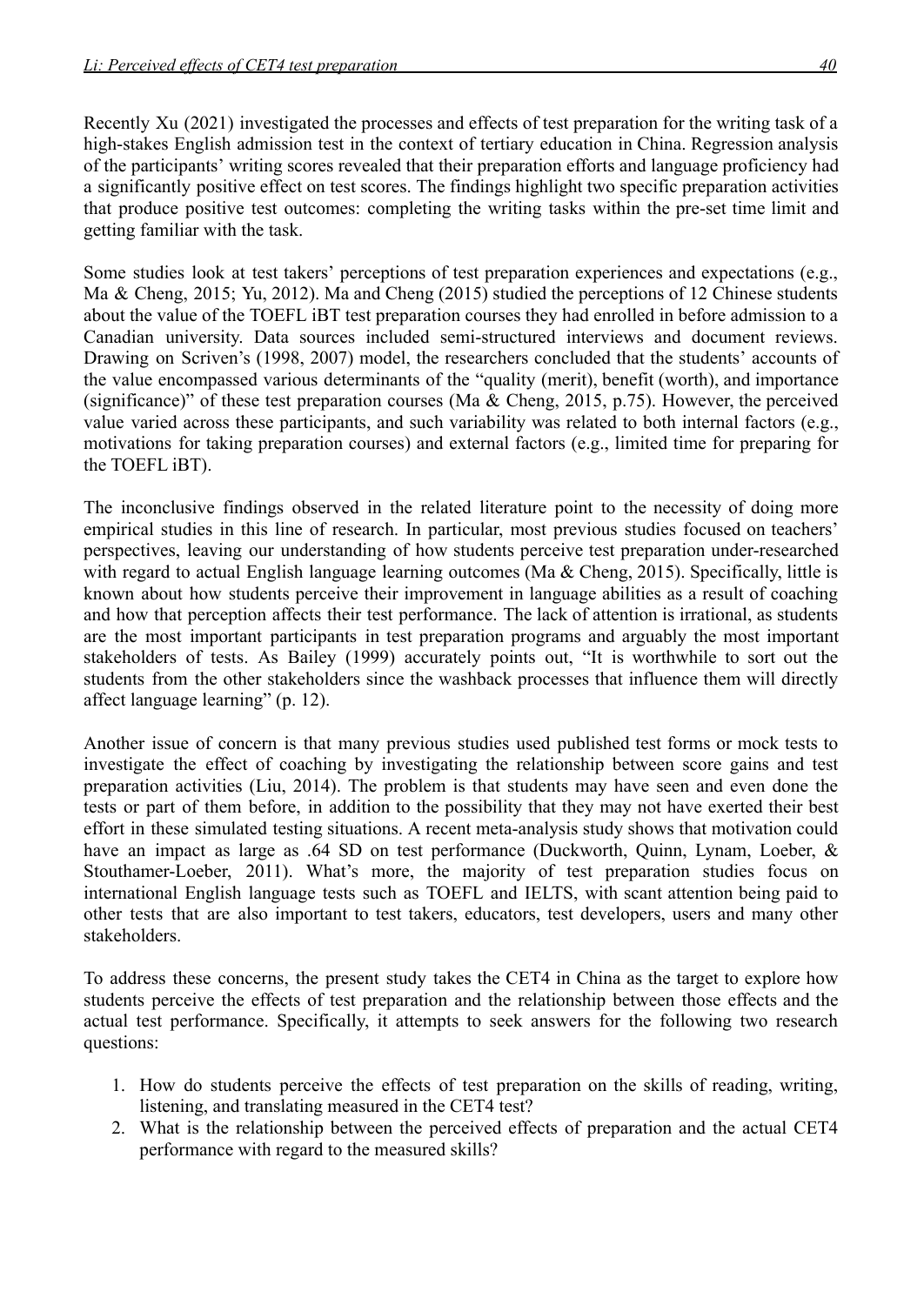## **Methods**

## **CET4**

As a high-stakes test, the CET4 is one of the key outcomes used for assessing the effectiveness of teaching and learning English as a foreign language (EFL) for and by non-English majors in China (Zheng & Cheng, 2008). Mostly aligned with CEFR B1 (Common European Framework of Reference for Languages), the purpose of the CET4 is to examine the English proficiency of undergraduate students and to ensure that they achieve the required English levels specified in the National College English Teaching Syllabi. Currently the test is administered twice per year, and the test modules appear in the order of Writing, Listening, Reading, and Translation. Recently educational researchers take an increasing interest in working on empirical studies on CET4 with a view to identifying factors that affect students' test performance (e.g., Cheng *et al*., 2014) and its effect on teaching and learning, test preparation in particular (Zhan & Andrews, 2014; Xie, 2013; Xie & Andrews, 2012).

## **Participants**

The participants were seventy nine undergraduate business majors (aged 18-20) from two classes in a Chinese university, and the researcher was their English teacher. When the study was conducted, the participants were in their spring semester when the CET4 were to be administered.

#### **The preparation program**

In order to improve test performance, each year the Department of College English of the university normally initiates a preparation program that focuses on the various skills and test-taking strategies in writing, listening, reading, and translating measured by the test. Typically, lectures with such focuses are delivered and the test papers of the past ten years and mock tests are given to students to complete as a part of the process. The preparation program reported in the present study lasted for about three months until the test date. During the process, the instructor tried to teach both the test and the test constructs so that the students will not only perform better on the exam, but also have sound development in their language skills. The program started from a general introduction to macro-level strategies including familiarization with the test format and test instructions, planning and time management in test preparation, and so forth, to micro-level strategies pertinent to individual test modules. The first two months were devoted to individual skills. First, the instructor elaborated on the test-taking strategies involved in a skill module. Then, he gave tasks to students to practice and drill the strategies. This is followed by questions and answers about the task results in the class. The last month focused on retired test papers and mock tests. The students finished the tests before they met the teacher. Then during the class hours, they checked the answers and discussed with the teacher and their classmates about the problems and difficulties they encountered.

#### **Self-assessment questionnaire**

Self-assessment is often used to measure students' perceived ability (Butler & Lee, 2010; Cohen, 1994; Dann, 2002; Ross, 1998; Zimmerman, 1990). In order to examine students' perceptions of the effects of the CET4 test preparation program they had taken prior to taking the test, a self-assessment questionnaire (see Appendix A) that consisted of two parts was developed with all items using a 6-point Likert scale  $(1 - \text{does not apply to me at all, } 6 - \text{apply to me entirely})$ . Part 1 elicits information about students' perceived progress as a result of the test preparation program. This part covers four sections that were mainly built on Bachman and Palmer's (2010) conceptual framework of language use which includes language knowledge and strategic competence and other attributes.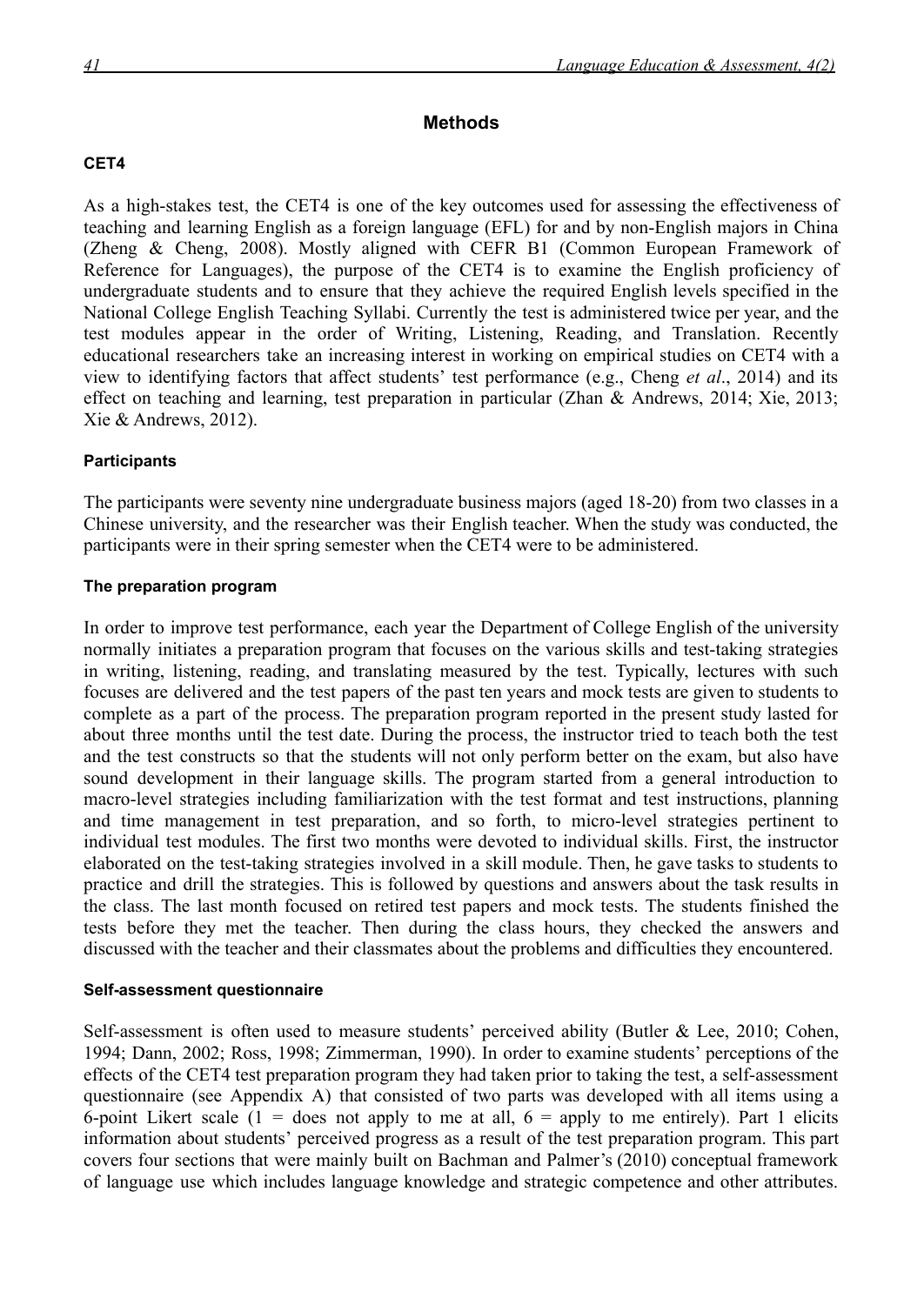Section 1 focuses on students' perceived improvement in the language ability (Reading, Writing, Listening, and Translating), section 2 their understanding of these skills, section 3 the strategies they use to complete the tasks, and section 4 their confidence in these skills. Part 2 asks students to predict their performance in the coming CET4 test. The questionnaire was distributed to the students in their regular English class on June 17, 2016, the day before the CET4 test.

#### **Interview**

The researcher conducted one-to-one interviews (Appendix B) to further probe to what extent the preparation benefited the participants. In order to encourage the students to tell the truth and elaborate on their experience and opinions, the researcher made it clear that what the participants say will not affect their term assessment. The researcher arranged interviews with 6 students two days after the CET4 test on June 20, 2016, so that the students could have a fresh impression of the immediate effects of the preparation program on their test performance.

#### **Results**

#### **General descriptive statistics**

The means of the individual item in Part 1 of the questionnaire range from 3.72 to 4.54, suggesting that the students generally agreed upon the benefits from the preparation program in terms of the various language abilities in English learning. One commonality of the questionnaire responses is that the mean of the reading-related item is the highest across the questionnaire sections. This seems to show that students believed their English reading improved the most among the four skills tested in the CET4 as a result of the preparation program.

The general descriptive information of the questionnaire was shown in Table 1. Also displayed here is the Cronbach's Alpha which shows that the four scales are of high internal consistency reliability. The means of the four attributes are either close to or above 4 (apply to me) indicating that students generally believed the program was helpful with regard to those attributes. The means of skill improvement and confidence are very close (3.91 and 3.90 respectively). Skill understanding is the highest ( $m = 4.47$ ) across the four attributes in the questionnaire, which means that students thought they made more progress in the understanding of the skills tested by CET4, that is, reading, writing, listening, and translating.

|                  | <b>Skill</b><br>development | <b>Skill</b><br>understanding | <b>Strategy</b> | <b>Confidence</b> |
|------------------|-----------------------------|-------------------------------|-----------------|-------------------|
| Min              |                             |                               |                 |                   |
| Max              | 6                           | 6                             | 6               | 6                 |
| Mean             | 3.91                        | 4.47                          | 4.31            | 3.90              |
| <b>SD</b>        | 1.00                        | 1.02                          | .95             | 1.06              |
| Cronbach's Alpha | .901                        | .930                          | .913            | .928              |

#### **Table 1** *Descriptive statistics of questionnaire survey (four attributes)*

Table 2 shows participants' responses to Part 2 of the questionnaire indicating their anticipated CET4 performance. Participants generally believed that they will pass the CET4, but with moderate confidence (m=3.03). The anticipated performance is similar across writing (m=3.11), listening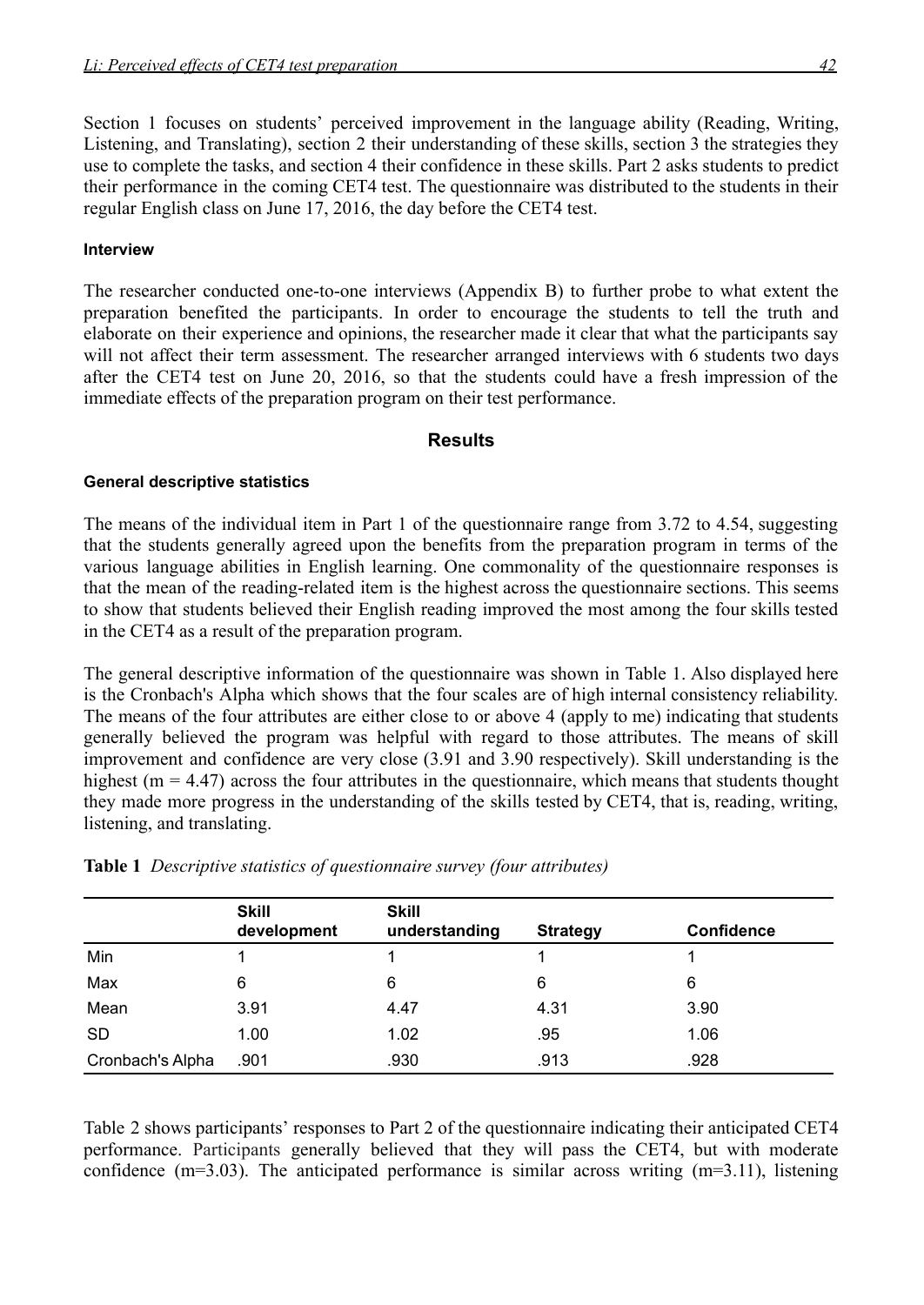(m=2.87), and translating (m=2.99), suggesting a lack of confidence in these individual skills. In contrast, participants considered their reading performance with greater certainty (m=3.46).

|           | Anticipated<br><b>CET4</b> total<br>score | Anticipated<br><b>CET4 writing</b> | Anticipated<br><b>CET4 Listening</b> | Anticipated<br><b>CET4 Reading</b> | <b>Anticipated</b><br><b>CET4 Translating</b> |
|-----------|-------------------------------------------|------------------------------------|--------------------------------------|------------------------------------|-----------------------------------------------|
| Min       |                                           |                                    |                                      |                                    |                                               |
| Max       | 6                                         | 6                                  | 6                                    | 6                                  | 6                                             |
| Mean      | 3.03                                      | 3.11                               | 2.87                                 | 3.46                               | 2.99                                          |
| <b>SD</b> | 1.18727                                   | 1.18741                            | 1.3045                               | 1.16352                            | 1.2351                                        |

**Table 2** *Descriptive statistics of questionnaire survey (anticipated test performance)*

Students' actual CET4 test scores are shown in Table 3 below. Note that CET4 has a full score of 710, and writing and translating are combined into a composite score in the score report. If judged from the difference between the module means and Pass Fail point, it can be said that participants' score for Listening is the lowest. 14 participants failed the CET4 test (17.7%, with a score below 425), and 65 students (82.3%) passed the test, of whom 7 (8.9%) scored over 550, which qualified them to take the CET4 Spoken English test.

|                   | Total | Listening | Reading | <b>Writing and</b><br><b>Translating</b> |
|-------------------|-------|-----------|---------|------------------------------------------|
| Min               | 369   | 107       | 111     | 108                                      |
| Max               | 627   | 240       | 210     | 195                                      |
| Mean              | 478.4 | 161.9     | 168.5   | 148.0                                    |
| Pass fail point   | 425   | 149.1     | 149.1   | 127.8                                    |
| <b>Difference</b> | 53.4  | 12.8      | 19.4    | 20.2                                     |

**Table 3** *Participants' CET4 test scores*

#### **Effects of test preparation on CET4 performance as revealed by statistical analysis**

#### *Effects of perceived improvement of different attributes on actual CET4 performance*

The relationship between CET4 performances and the effects of preparation was investigated using regression analyses. The main purpose was to determine to what extent the measured attributes, that is, the perceived improvement of language skill, skill understanding, test-taking strategies, test confidence, and anticipated test performance, were able to predict the students' actual CET4 performance and to account for the variance in it. A statistical model of multiple regression was built (enter method) with CET4 test performance as the dependent variable and the measured attributes as independent variables. Assumptions were checked by looking at the VIF collinearity statistics, Eigenvalue, and condition index.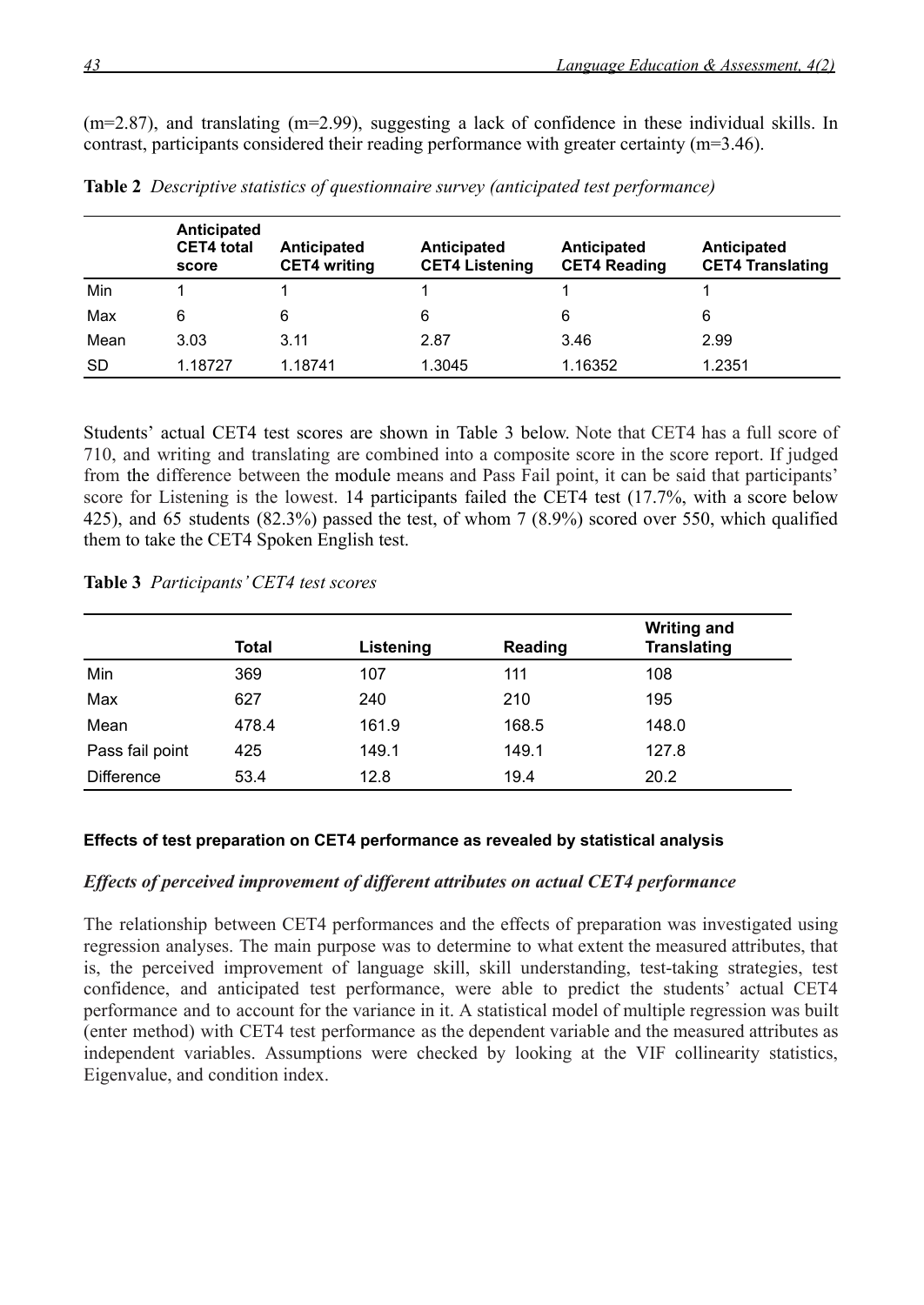|              |                                 |          |      | <b>Collinearity statistics</b> |            |
|--------------|---------------------------------|----------|------|--------------------------------|------------|
| <b>Model</b> |                                 |          | р    | <b>Tolerance</b>               | <b>VIF</b> |
|              | (Constant)                      | 14.543   | .000 |                                |            |
|              | Skill development -.092         |          | .927 | .340                           | 2.941      |
|              | Skill<br>understanding          | $-1.080$ | .284 | .311                           | 3.217      |
|              | Test-taking<br>strategies       | .652     | .516 | .238                           | 4.194      |
|              | Confidence                      | .940     | .350 | .287                           | 3.482      |
|              | Anticipated CET4 3.071<br>score |          | .003 | .758                           | 1.319      |

#### **Table 4** *Collinearity statistics*

**Table 5** *Collinearity diagnostics*

|       |                  |            |                           | <b>Variance Proportions</b> |                      |                        |                           |            |                           |
|-------|------------------|------------|---------------------------|-----------------------------|----------------------|------------------------|---------------------------|------------|---------------------------|
| Model | <b>Dimension</b> | Eigenvalue | <b>Condition</b><br>index | (Constant)                  | Skill<br>improvement | Skill<br>understanding | Test-taking<br>strategies | Confidence | Anticipated<br>CET4 score |
|       |                  | 5.853      | 1.000                     | .00                         | .00                  | .00                    | .00                       | .00        | .00                       |
|       | 2                | .075       | 8.828                     | .00                         | .01                  | .02                    | .01                       | .00        | .87                       |
|       | 3                | .036       | 12.722                    | .80                         | .02                  | .00                    | .00                       | .09        | .01                       |
|       | 4                | .015       | 19.512                    | .02                         | .80                  | .05                    | .00                       | .31        | .00                       |
|       | 5                | .012       | 21.658                    | .14                         | .05                  | .65                    | .01                       | .50        | .12                       |
|       | 6                | .008       | 26.618                    | .02                         | .12                  | .28                    | .97                       | .09        | .01                       |

a. Dependent Variable: CET4 score

As Table 4 shows, four out of the five VIF values are over 2. Table 5 shows that five out of the six Eigenvalues are close to 0, and four out of the six Condition index results are close to 15 (12.722) or much larger than it (19.512, 21.658, and 26.618, respectively). These figures seem to suggest possible collinearity among the variables (Lu, 2003, p.333); thereby separate regression analyses were conducted. Specifically, in the first regression model, CET4 score was used as the dependent variable (DV) and perceived improvement in skill development as the independent variable (IV). The regression analysis was then repeated four times with perceived improvement in skill understanding, test-taking strategy, confidence, and anticipated CET4 score as IVs, respectively.

Table 6 summarizes the results of the five regression analyses. The adjusted R square tells the proportion of variance in the dependent variable that can be predicted from the independent variables (Leech, Barrett, & Morgan, 2005, p.96). It was found that apart from skill understanding ( $p = .371$ ), all the independent variables significantly predicted students' CET4 performance. Anticipated CET4 score was the best statistically significant predictor, and it accounted for 22.2% of the variance in CET4 performance, followed by confidence which explained 10.2% of the variance in test performance.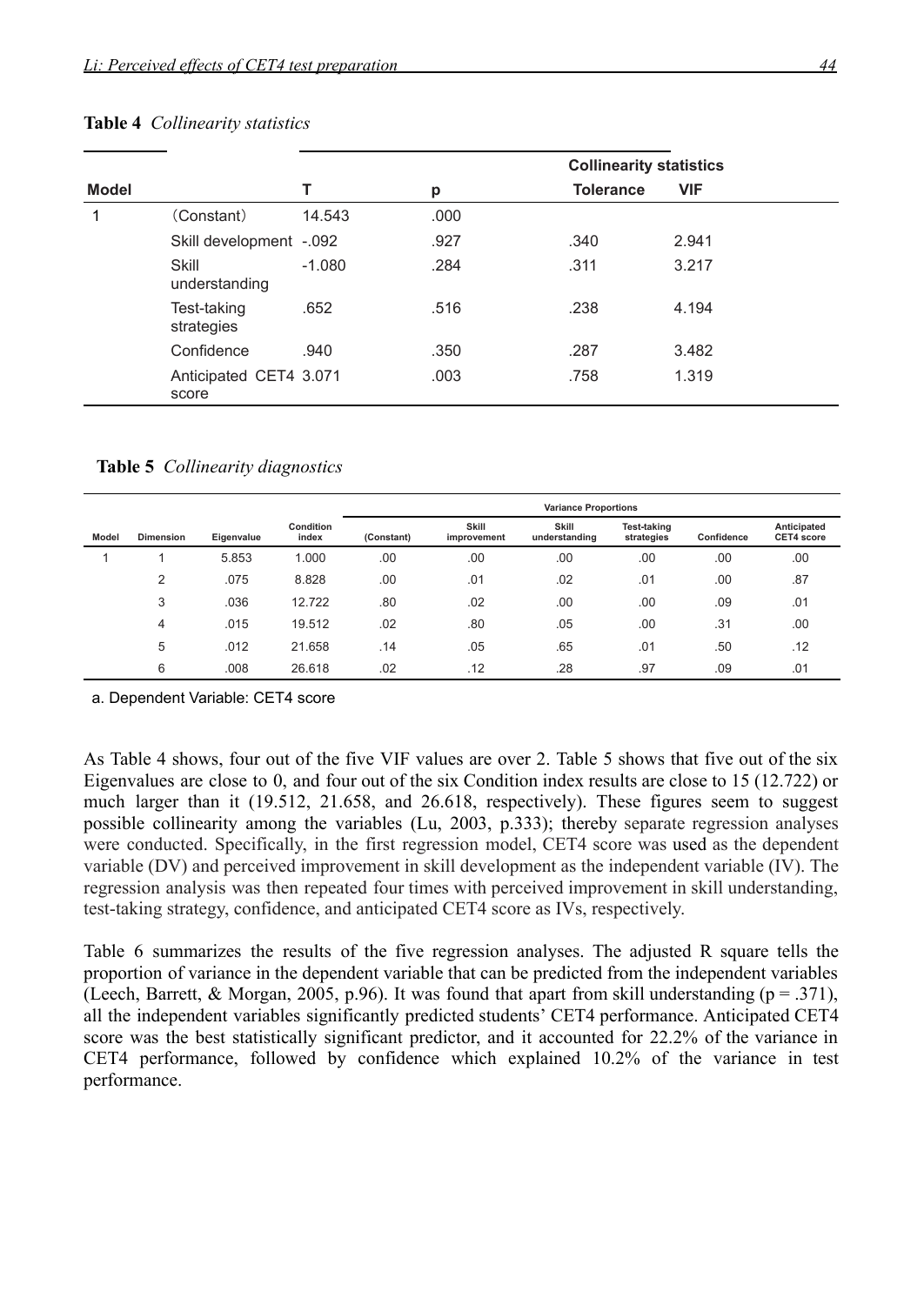| <b>DV</b> | IV                        | <b>Adjusted</b><br>$\mathsf{R}^2$ | F      | p    | <b>Standardized</b><br>coefficients Beta T |       | Sig. |
|-----------|---------------------------|-----------------------------------|--------|------|--------------------------------------------|-------|------|
| CET score | Skill<br>development      | .065                              | 6.408  | .013 | .277                                       | 2.531 | .013 |
|           | Skill<br>understanding    | $-.002$                           | .810   | .371 | .102                                       | .900  | .371 |
|           | Strategy                  | .054                              | 5.480  | .022 | .258                                       | 2.341 | .022 |
|           | confidence                | .102                              | 9.818  | .002 | .336                                       | 3.133 | .002 |
|           | Anticipated<br>CET4 score | .222                              | 23.281 | .000 | .482                                       | 4.825 | .000 |

**Table 6** *Effects of perceived improvement of attributes on CET4 performance*

## *Effects of perceived improvement of different attributes on anticipated CET4 performance*

Regression analysis was also performed in order to examine to what extent the measured attributes, that is, the perceived improvement of skill development, skill understanding, test-taking strategies, and confidence, were able to predict students' anticipated CET4 performance and to explain the variance in it. Owing to the high multicollinearity among the variables, separate regression analyses were conducted and the results were summarized in Table 7. It was found that three out of the four IVs were statistically significant predictors of the DV, with confidence improvement being the best predictor accounting for 14% of the total variance in the anticipated CET4 performance. Similar to the information shown in Table 6, skill understanding was the weakest and non-significant predictor, and it explained only 1.9% of the variance in the anticipated CET performance.

| <b>DV</b>                 | IV                     | <b>Adjusted</b><br>$\mathbb{R}^2$ | F      | р    | <b>Standardized</b><br>coefficients Beta |       | Sig.  |
|---------------------------|------------------------|-----------------------------------|--------|------|------------------------------------------|-------|-------|
| Anticipated<br>CET4 score | Skill<br>development   | .080                              | 7.769  | .007 | .303                                     | 2.787 | .007  |
|                           | Skill<br>understanding | .019                              | 2.531  | .116 | .178                                     | 1.591 | . 116 |
|                           | Strategy               | .041                              | 4.333  | .041 | .231                                     | 2.082 | .041  |
|                           | confidence             | .140                              | 13.675 | .000 | .388                                     | 3.698 | .000  |

**Table 7** *Effects of perceived improvement of attributes on anticipated CET4 performance*

#### *Effects of perceived improvement in different language abilities on anticipated CET4 performance*

As the questionnaire items were related to the language abilities tested in the CET4 test, a series of regression analyses were performed to examine the effects of the preparation program in terms of the different language abilities on students' anticipated test performances. We first put together the questionnaire items of different attributes (excluding those on anticipated performance) that were related to writing, listening, reading, and translating, respectively. The descriptive statistics of the variables were shown in Table 8 below. The mean progress of writing is the lowest (4.09) among the four abilities, and listening is the second lowest (4.10), followed by translating (4.11). Reading takes the lead by a large margin (4.29).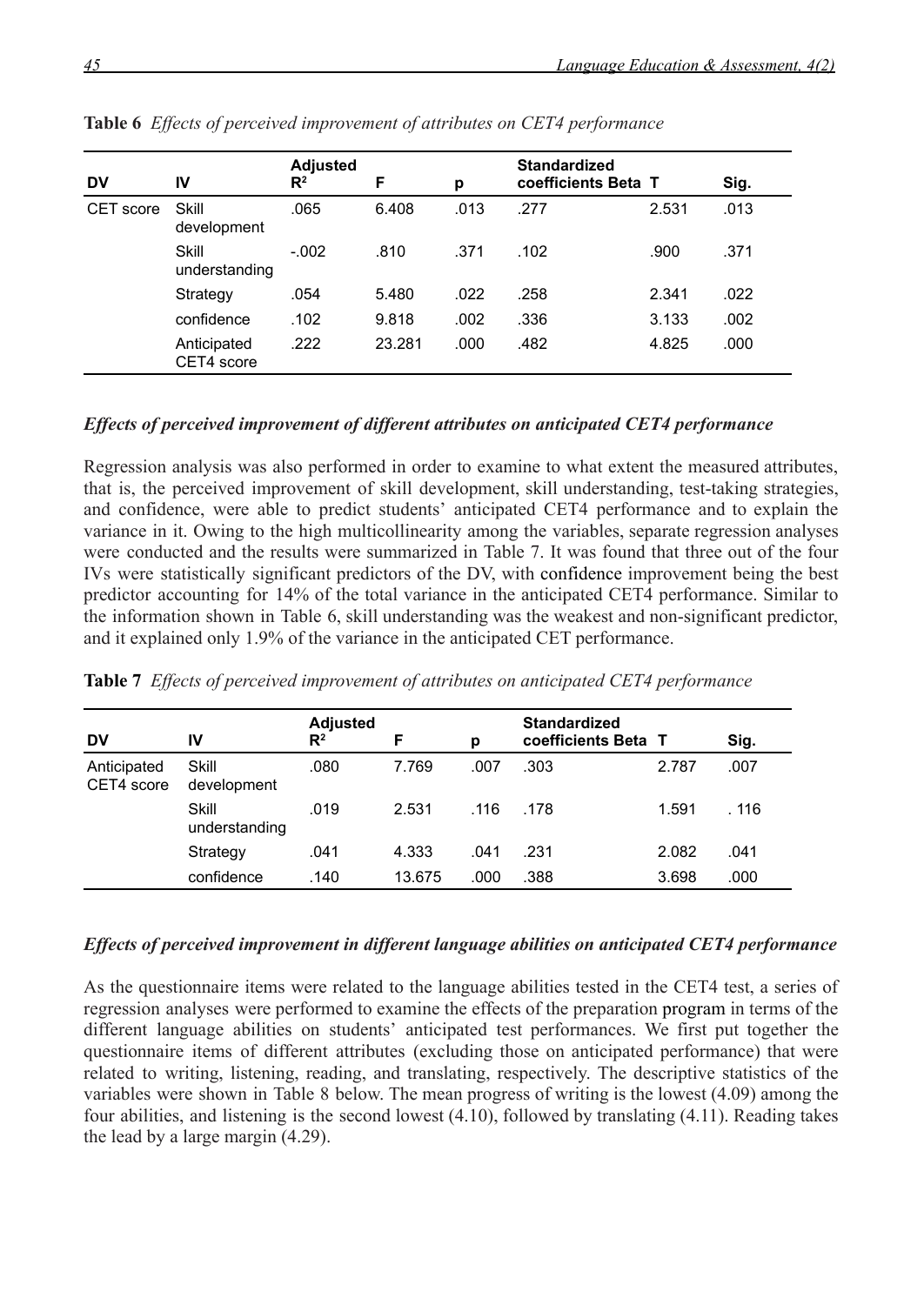|             | <b>Minimum</b> | <b>Maximum</b> | <b>Mean</b> | <b>SD</b> |
|-------------|----------------|----------------|-------------|-----------|
| Writing     | 1.00           | 6.00           | 4.0886      | 1.00801   |
| Translating | 1.00           | 6.00           | 4.1108      | .95470    |
| Listening   | 1.00           | 6.00           | 4.1013      | .95870    |
| Reading     | 1.00           | 6.00           | 4.2911      | .94515    |
| $N = 79$    |                |                |             |           |

**Table 8** *Descriptive statistics of individual ability improvement*

We then performed regression analysis using the mean of the items about writing as the IV and students' anticipated CET4 performance in writing as the DV. We repeated these procedures for listening, reading, and translating. The results of these regression analyses were displayed in Table 9. All the independent variables were statistically significant predictors in these models. The relationship is the strongest between anticipated CET4 reading performance and the perceived effects of test preparation in terms of the perceived improvement in reading  $(R^2=208, p<000)$ . The

on students' anticipated performance in listening  $(R^2 = 0.088, p = 0.005)$ .

**Table 9** *Effects of perceived improvement of language abilities on anticipated CET4 performance*

perceived effects of the test preparation program have the least powerful effects, though significant,

| <b>DV</b>                            | IV                                      | <b>Adjusted</b><br>$R^2$ | F      | p    | <b>Standardized</b><br>coefficients Beta | T     | Sig. |
|--------------------------------------|-----------------------------------------|--------------------------|--------|------|------------------------------------------|-------|------|
| Anticipated CET<br>writing score     | Perceived writing<br>improvement        | .127                     | 12.344 | .001 | .372                                     | 3.513 | .001 |
| Anticipated CET<br>translating score | Perceived<br>translating<br>improvement | .163                     | 16.216 | .000 | .417                                     | 4.027 | .000 |
| Anticipated CET<br>listening score   | Perceived listening<br>improvement      | .088                     | 8.503  | .005 | .315                                     | 2.916 | .005 |
| Anticipated CET<br>reading score     | Perceived reading<br>improvement        | .208                     | 21.423 | .000 | .467                                     | 4.629 | .000 |

#### *Effects of perceived improvement in different language abilities on actual CET4 performance*

Statistical analyses were performed to determine to what extent students' perceived progress in the various language abilities influenced their actual test performance in those corresponding abilities. Two sets of regression analyses were conducted. In the first set of data analysis, the mean of the items about perceived progress in different language abilities served as predictors, and students' CET performance in those abilities as the dependent variable. In the second round of regression analysis, students' anticipated test performance in different abilities was used as predictors. Note that in CET4 score report writing and translating are put together in a composite score. Thus the means of the questionnaire items related to writing and translating were calculated together and used as predictor, and the means of test scores in writing and translating served as the dependent variable. The results of these regression analyses were summarized in Table 10 below, which shows that overall the effects of anticipated test performance on actual test performance are greater than the perceived progress in related language abilities.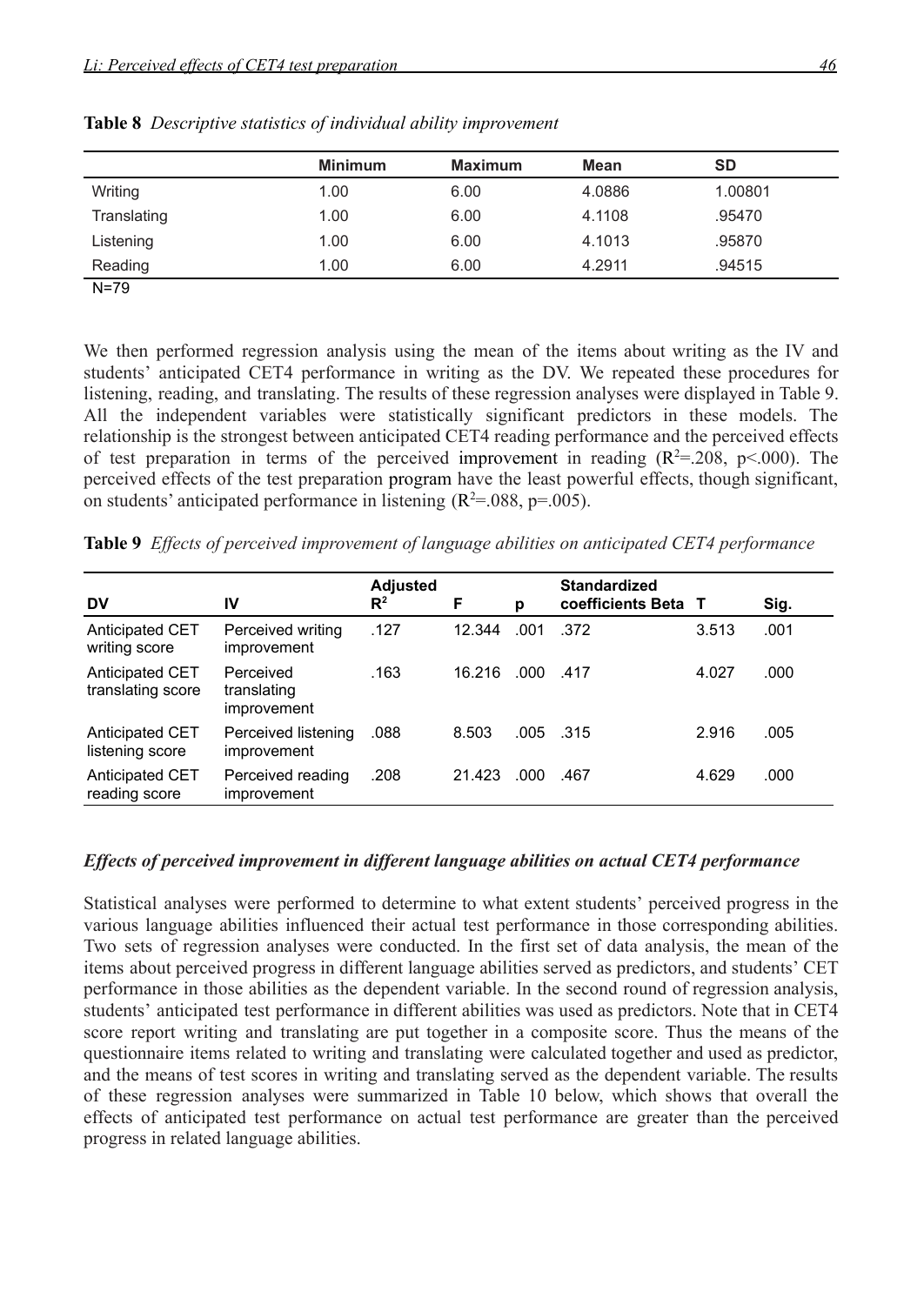|                                              |                                                   | <b>Adjusted</b> |        |      | <b>Standardized</b> |       |      |
|----------------------------------------------|---------------------------------------------------|-----------------|--------|------|---------------------|-------|------|
| <b>DV</b>                                    | IV                                                | $\mathsf{R}^2$  | F      | p    | coefficients Beta   | Т     | Sig. |
| <b>CET</b> writing<br>& translating<br>score | Perceived writing<br>& translating<br>improvement | $-.005$         | .598   | .442 | .088                | .774  | .442 |
|                                              | Anticipated CET<br>writing &<br>translating score | .096            | 9.245  | .003 | .327                | 3.041 | .003 |
| <b>CET</b><br>listening<br>score             | Perceived listening .065<br>improvement           |                 | 6.432  | .013 | .278                | 2.536 | .013 |
|                                              | Anticipated CET<br>listening score                | .107            | 10.346 | .002 | .344                | 3.217 | .002 |
| CET reading<br>score                         | Perceived reading<br>improvement                  | .016            | 2.271  | .136 | .169                | 1.507 | .136 |
|                                              | Anticipated CET<br>reading score                  | .045            | 4.701  | .033 | .240                | 2.168 | .033 |

|  |  |  |  |  |  | Table 10 Effects of perceived improvement of language abilities on CET4 performance |
|--|--|--|--|--|--|-------------------------------------------------------------------------------------|
|--|--|--|--|--|--|-------------------------------------------------------------------------------------|

#### **Effects of test preparation on CET4 performance as revealed by interview**

The students expressed their views about the effects of the preparation program on their English learning and test performance. Generally speaking, students' perceived improvement of the various language abilities is similar to the pattern shown in Table 8. Reading is considered to have made the largest progress, followed by translating, listening, and then writing. This section summarizes the interview results about the perceived improvement of these abilities.

## *Writing*

A general pattern of the interviewees' responses was that writing experienced the least advancement among the four language abilities. Three out of the six interviewees perceived their writing improvement as very small, and none of the 6 interviewees considered their writing had a very large development (see Table 11 below). Participant Yu, the highest CET4 scorer among the participants, expressed her disappointment about writing: "my writing has made the least progress. My writing resources have been used up and exhausted. I cannot think of anything (sentence structure, vocabulary) for a writing task. I have to cram something into my mind before the test so that I may feel I have something to write. But that's no good..." Participant Wang said: "I feel at a loss how to improve my writing, which is always the same."

The causes for the slow development of writing are 1) lack of practicing (for interviewee Zhang and Yu), and; 2) bottle-neck effect (for interview Wang). Interviewee Zhang said: "my writing does not have an impressive development because I practiced little. Apart from following the teacher in the regular classes, I should have practiced writing after the classes. But I did not." She told the researcher that she planned to seek further study abroad and was busy preparing for IELTS, and did not think CET4 was difficult. It could be inferred that interviewee Zhang attached much more significance to IELTS writing than CET4 writing. As a result, she made little progress in CET4 writing. For interviewee Yu, the little practicing in writing is the result of her "laziness." It should be pointed out that Yu is a hardworking student, and she is one of the only two students among the participants to have scored over 600 in CET4. She had a high expectation of test performance in all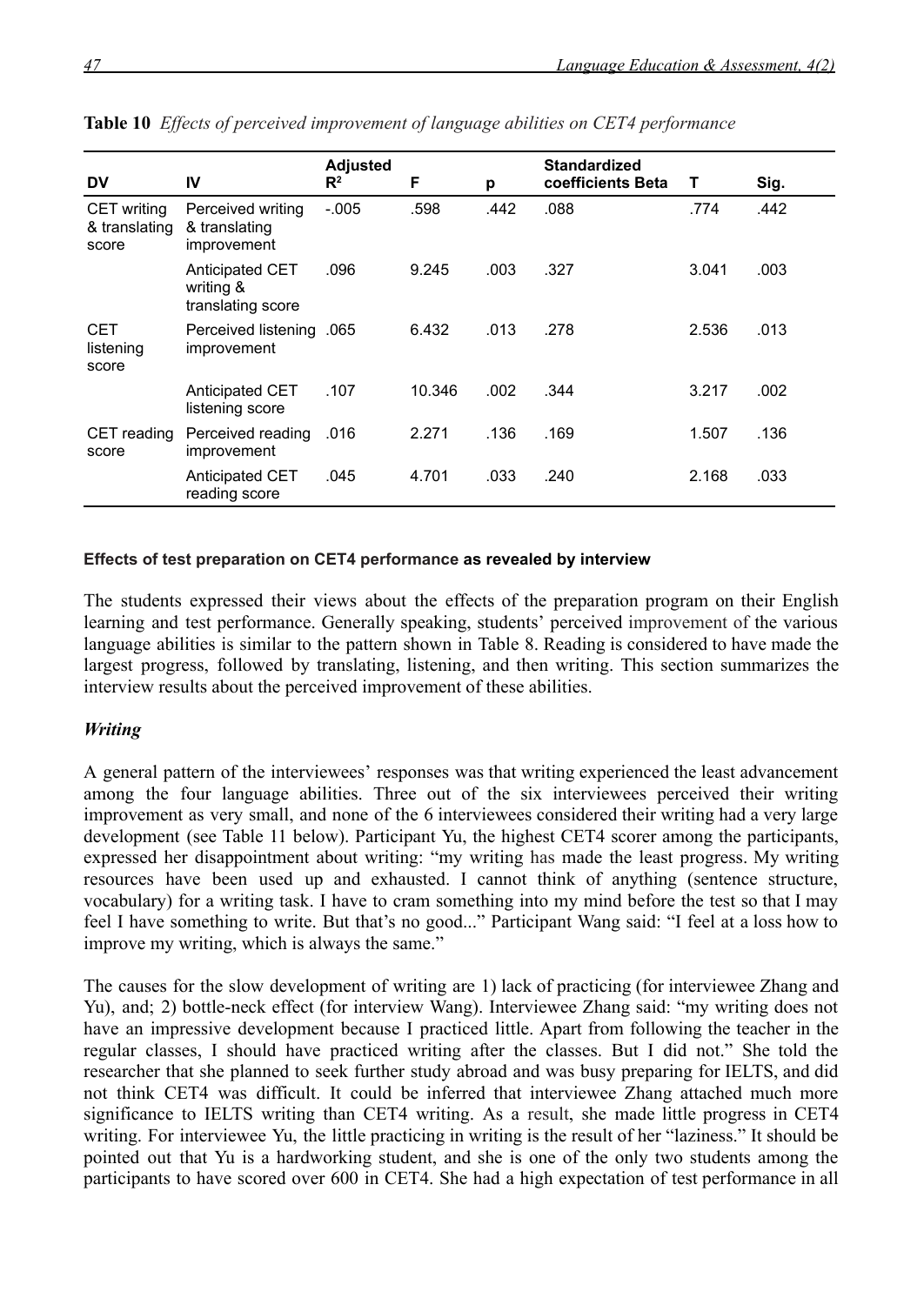the sections. Her account of "laziness" may be attributed to the differential amount of pressure from study between high school and university. Much more intensive hard work was involved in teaching, learning, and practicing writing while she was preparing for the college entrance examination than was for CET4. Interviewee Yu told the researcher that she currently did not have the perseverance and determination in learning that she had in high school. Her high school English teacher was also very hard working. Every time she completed a piece of writing, her teacher gave prompt and detailed feedback. Then she revised accordingly and resubmitted to her teacher who would normally provide feedback again. Sometimes she had several revisions for a single piece of writing until her teacher was satisfied. Yu said: "I think the progress in writing hinges on repeated revisions…but I don't think I did this well now. When I did the mock tests for practicing, I only finished the reading and listening sections. I seldom completed the writing and translating tasks." She also told the researcher that she did little timed writing exercises. As a result, she felt time was so limited in the CET4 writing that she did not have time to put some of the good sentence structures into the test paper and had to hurry to the ending. "My hand shook. It was terrible!" she exclaimed.

| Table 11 Interviewees' perceived improvement |  |  |
|----------------------------------------------|--|--|
|----------------------------------------------|--|--|

|             | Zhou <sup>b</sup> | Yang   | Zhang | Yu     | Jin    | Wang  |
|-------------|-------------------|--------|-------|--------|--------|-------|
| Writing     | small             | medium | least | least  | large  | least |
| Listening   | least             | least  | small | most   | least  | most  |
| Reading     | small             | most   | large | small  | most   | small |
| Translating | most              | small  | most  | medium | medium | small |
| CET4 score  | 529               | 550    | 513   | 606    | 558    | 465   |

Note: a: according to interviewees' response, the degree of their perceived improvement in language abilities could be simplified in an ascending order as: very small/Least, small, medium, large, very large/most. b: Pseudonyms were used to preserve confidentiality.

Interviewee Wang considered her little improvement in writing as a result of a "bottleneck" effect. She said: "After you have mastered the skills and strategies for writing, you may come to a bottleneck. It does not mean that you have become a great writer, but you are confined to a certain model. Your writing would not change (improve) apart from the changes in the contents."

## *Listening*

Similar to writing, three participants considered their progress in listening as very small among the four language abilities. Participants described listening as "too difficult" (interviewee Zhou and Zhang) and "terrible" (interviewee Wang). At the beginning of her college life, interviewee Zhou noticed that the listening tasks in college English were much more difficult than those in her high school study. She then tried to improve her listening skills, such as listening to the news of English speaking countries on the internet, but only to find that she still could not figure out what the speakers said. Feeling disappointed, she did not want to do more exercises than those she had to in the regular classes. Interviewee Yang attributed his little improvement to his difficulty to concentrate. He said he had not developed the habit of using the strategies suggested by the instructor, such as looking at the options while listening. Interviewee Wang expressed the similar difficulty she had about listening. She said: "I tried to follow the speaker by reading after him or her. Although I could not repeat each word, it helps me concentrate, otherwise I would drift away. I would not know where I was, and I could not follow the speaker. Once I have gone away from the speakers, understanding of the subsequent information would be destroyed." Interviewee Jin pointed out that she did not have enough time for training in the classes, and admitted doing few exercises after classes. She finished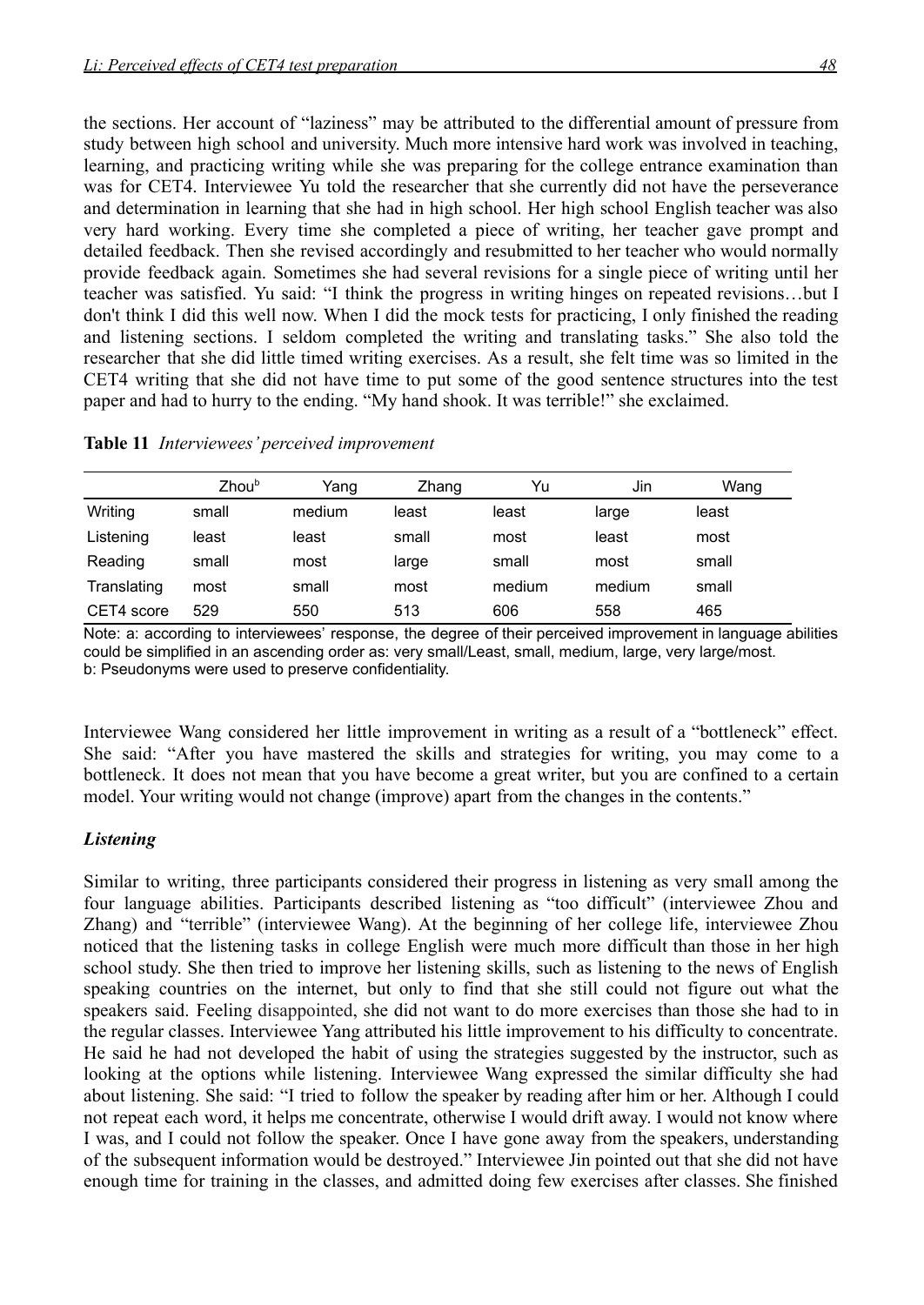the news task assignments that the instructor gave and thought she made some improvement afterwards. However, she felt terrible while doing the listening tasks during the CET4 missing the key words of the recording. She did not know why but perceived it maybe because she had done little practice.

However, there were also two participants (interviewee Yu and Wang) who thought their improvement in listening is greater than other areas. However, according to the two students, there was no listening section in the English test of the college entrance examination in their local test regions so that they could intensively practice reading and writing only in the high school. Yu told the researcher: "I only had a basic listening ability before I came to college. I learned many test-taking strategies for English listening this semester."

## *Reading*

None of the interviewees thought their improvement in reading is the smallest among the four ability areas, and two (Yang and Jin) thought their improvement in reading was the largest. Students' progress in reading may be illustrated by their experiences with the following tasks. The first one was Information Matching, the first task in the reading section. Interviewee Wang told the researcher she did not know how to do the Information Matching task in the beginning of the preparation program. But gradually, she grasped the methods for that task. At the end she felt the task was almost given for free. The other task is Banked Cloze. According to participant Yu, she finished the Banked Cloze within just 5 minutes by employing a set of test-taking strategies, such as choosing a word for the blank after the conjunction "and" that has the same part of speech as the word before that conjunction, so as to quickly complete it. She admitted that she did not even know what the passage was about after finishing the task. Students (Yang and Wang) related their progress to intensive practice. Interviewee Yang admitted having done more reading exercises than writing, listening, and translating. Interviewee Wang said: "I did about three mock tests every night. But I chose part of the tasks to practice. I did not do the listening part and the Banked Cloze, which is the most difficult. I only dealt with the Information Matching and Reading in Depth (reading comprehension with multiple-choice format)." Jin ascribed her improvement to classroom activities. She said, "The teacher discussed with us the difficulties and doubts involved in the reading tasks in the class. After class, I summarized what the teacher had said and reflected on the causes of my wrong answers. Then I felt my efficiency improved."

Two participants (interviewee Zhou and Yu) thought they did not improve much in reading. Zhou said she sometimes had many wrong answers when doing reading tasks, while other times she did quite well. She attributed her little improvement to "attitude" in doing the tasks: "I would focus my attention on reading under testing conditions. But, I would be easily distracted when I do test exercises, and I would have many wrong answers." As for interviewee Yu, who said there were no listening tasks in her college entrance examination paper, she seemed to suffer from a "ceiling effect." She told the researcher her reading ability was "very good", thus it was difficult to make any noticeable improvement.

## *Translating*

Similar to reading, none of the interviewees thought their improvement in translating is the smallest among the four areas, and two (Zhou and Zhang) thought their improvement in translating is the largest. Zhou said, "At the beginning, I didn't know how to do the translating tasks. Looking at the Chinese text, my mind went blank. I went to a lecture about translating. The lecturer gave us many tasks in the past test papers. She taught us translation strategies, such as how to translate the numbers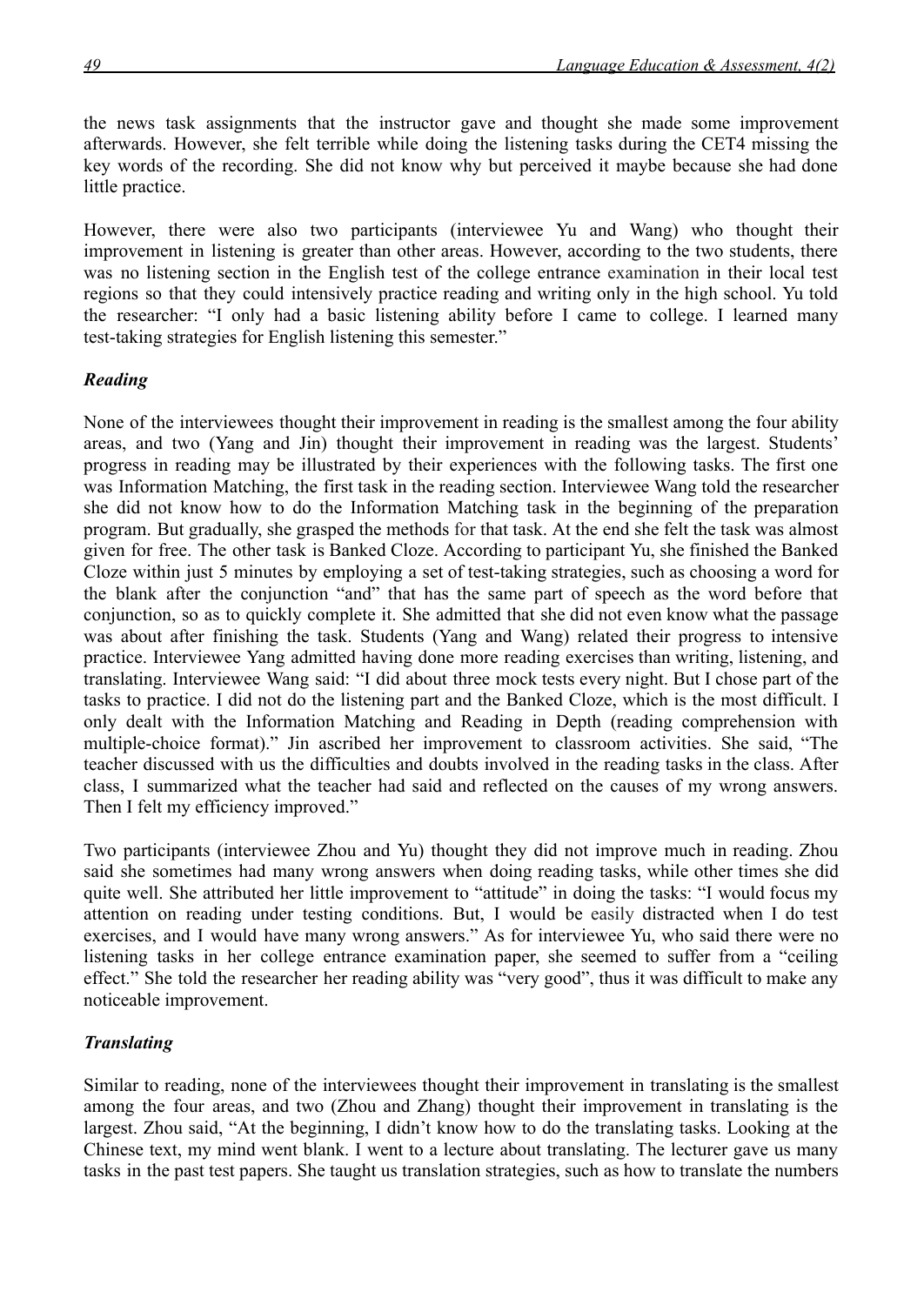and difficult Chinese terms, etc. I myself accumulated some translating skills and experience, and translated many sentences from the past tests. Then I felt much better. At least I can put them all into English." Zhang thought she benefited a lot from the classroom activities that involved translating exercises. "I felt I improved a lot in translating. I thought it beneficial to follow the instructor and I did not do much exercise after class. My translation is more accurate than before. In the past, I would just skip the Chinese characters that I don't know how to translate. Now I will reflect on them and manage to work out."

## **Discussion**

This small-scale study examined the perceived effects of test preparation for CET4 on development of language skills and test performance as an attempt to expand and add to the limited amount of empirical evidence in this area. Xu (2012) once proposed what resonates with the present researcher's belief that to examine high-stakes tests more closely, the voices of test takers should be heard because they provide evidence on what actually occurs along their test preparation. The findings provide the following answers to the two research questions formulated earlier in the paper.

#### **Research question 1: How do students perceive the effects of test preparation on the skills of reading, writing, listening, and translating measured in the CET4 test?**

According to the results of the questionnaire survey with the four attributes specified as understanding and development of the language skills, test-taking strategies and confidence, overall the participants thought that the test preparation program helped improve their language skills measured in the CET4 test. Table 1 shows that participants considered their understanding of the skills improved the most, while confidence the least. This seems to portray a natural development path that students first had to know what is tested in the CET4 and then know how to complete the tasks that involve the tested language abilities. Gradually, they would develop the skills required by the test. However, not all the students would fully develop the required language skills, thus the mean of the students' confidence would naturally reach a moderate level.

The descriptive statistics shown in Table 8 suggests that participants' perceived improvement in reading was much larger than in translating, whose progress was in turn greater than listening and writing. This finding is corroborated by results of the interviews (Table 11). The reasons for the better development in reading might be as follows. First, reading constitutes a large proportion of the activities in middle and high school as well as the college English classrooms. According to personal communication with English teachers from Chinese middle schools, the curriculum of secondary education does not have much room for writing and listening. Most of the time of the English classes is devoted to reading, grammar, and vocabulary. Thus, students might have developed better competence of reading than they might have of other modalities through over 10 years of training of this kind. This is particularly true for students who are from provinces where the listening section is removed from the college entrance examination.

Second, students (e.g., interviewee Yang, and Wang) seemed to spend much more time practicing reading than they did with other components (writing, listening, and translating) to prepare for the test. Reason for the focus on reading may be that it is more operational. Unlike writing and translating, the quality of which may be better determined by expert judges, students can check the reading performance just by looking at the keys accompanying the practicing material.

Students' uncertainty about their progress in listening and writing is revealed in the descriptive statistics (Table 8). They expressed a feeling of helplessness with these abilities in the interviews.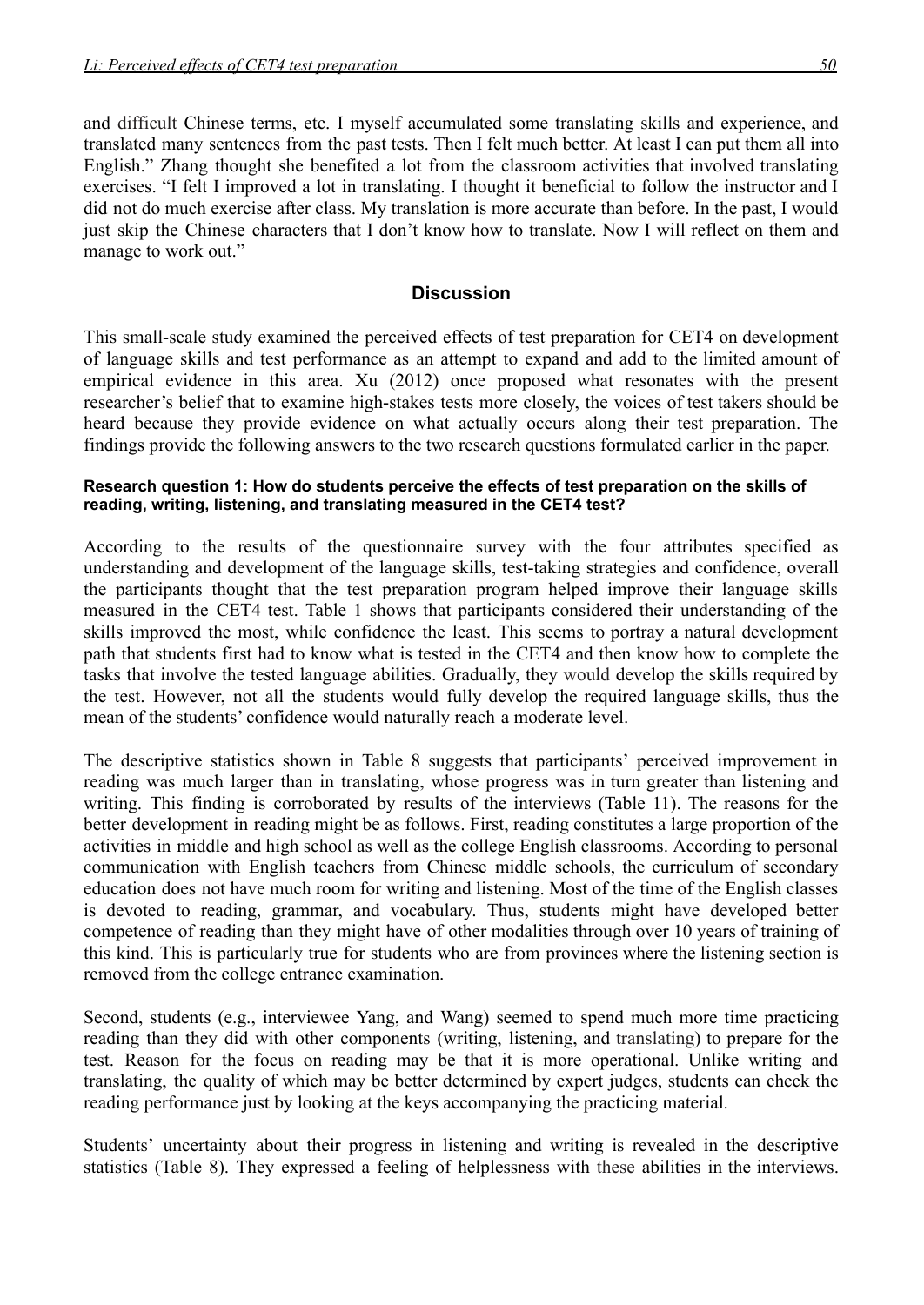The complexity and difficulty involved in writing may be reflected in Saville-Troike's statement: "Writing is probably the most dependent of the four language activities on linguistic knowledge" (2008, p. 164).

With regard to listening, overall participants thought listening tasks in general were difficult (evidence from interviews), and they considered their listening made little improvement (evidence from Table 8 and the interviews). They found the listening tasks in the CET4 test were difficult (among the 6 interviewees 4 thought the CET4 Listening was more difficult than the tasks they did before the CET4, and their test performance was unsatisfactory), and their actual CET4 Listening scores were not high (Table 3). When talking about listening, participants' feelings were most likely to be "too difficult" (interviewee Zhou and Zhang), even "terrible" (interviewee Wang). Participant Yu told the researcher: "Listening is difficult for me. It is always my greatest difficulty!" Buck (2001) has it right in this regard: "Listening is a complex process in which the listener takes the incoming data, an acoustic signal, and interprets it based on a wide variety of linguistic and non-linguistic knowledge" (p.247). For some students, this difficulty grew from the past experience. As have mentioned above, in some provinces in China, the education authority, for some reasons, has eliminated the listening tasks from the college entrance examination, which is arguably the most important examination in the country. Thus after being admitted into college, students from these provinces, compared to their peers, are at a distinct disadvantage and meet with great difficulties while completing listening tasks in both classroom activities and examinations.

In contrast to the predominant feeling of difficulty with listening, participants (Yu and Wang) who did not have listening tasks in the college entrance examinations expressed they made much progress. Similarly, translating is another area that some students (Zhou and Zhang) did not put in much practice but achieved impressive progress. The findings largely corroborate the general understanding that learners make more progress in areas that are relatively new to them or they are not good at after learning and practicing for a certain period of time.

#### **Research question 2: What is the relationship between the perceived effects of preparation and the actual CET4 performance with regard to the measured skills?**

## *Relationship in terms of attributes*

Regression analysis suggests that students' perceived improvement in the four attributes, except for ability understanding, constitute significant predictors of their anticipated and actual CET4 test performance, confidence being the strongest, followed by skill improvement and test-taking strategies (Table 6 and 7). This is in keeping with Bachman & Palmer's description of language knowledge and strategic competence being two major components of language ability, and with Yang and Plakans' (2012) argument that test-wiseness strategy is an important factor of the strategy use in a multifaceted construct of test tasks. Xie (2013) also made similar findings with regard to the perceived effects of strategy use in improving test scores. The information represented in Table 1 and Tables 6 and 7 seems to be reversed. However, this is not unreasonable upon careful thinking. The relationship between skill understanding and test performance may not be as close as that between confidence (and skill improvement) and test performance. It may be fair to say that understanding of a certain skill precedes improvement of that skill and development of related cognitive strategies. The latter two help nurture confidence about test performance where those skills are required. Thus confidence seems to act as a mediator between skill understanding and test performance. In other words, skill understanding affects confidence, which then affects test performance.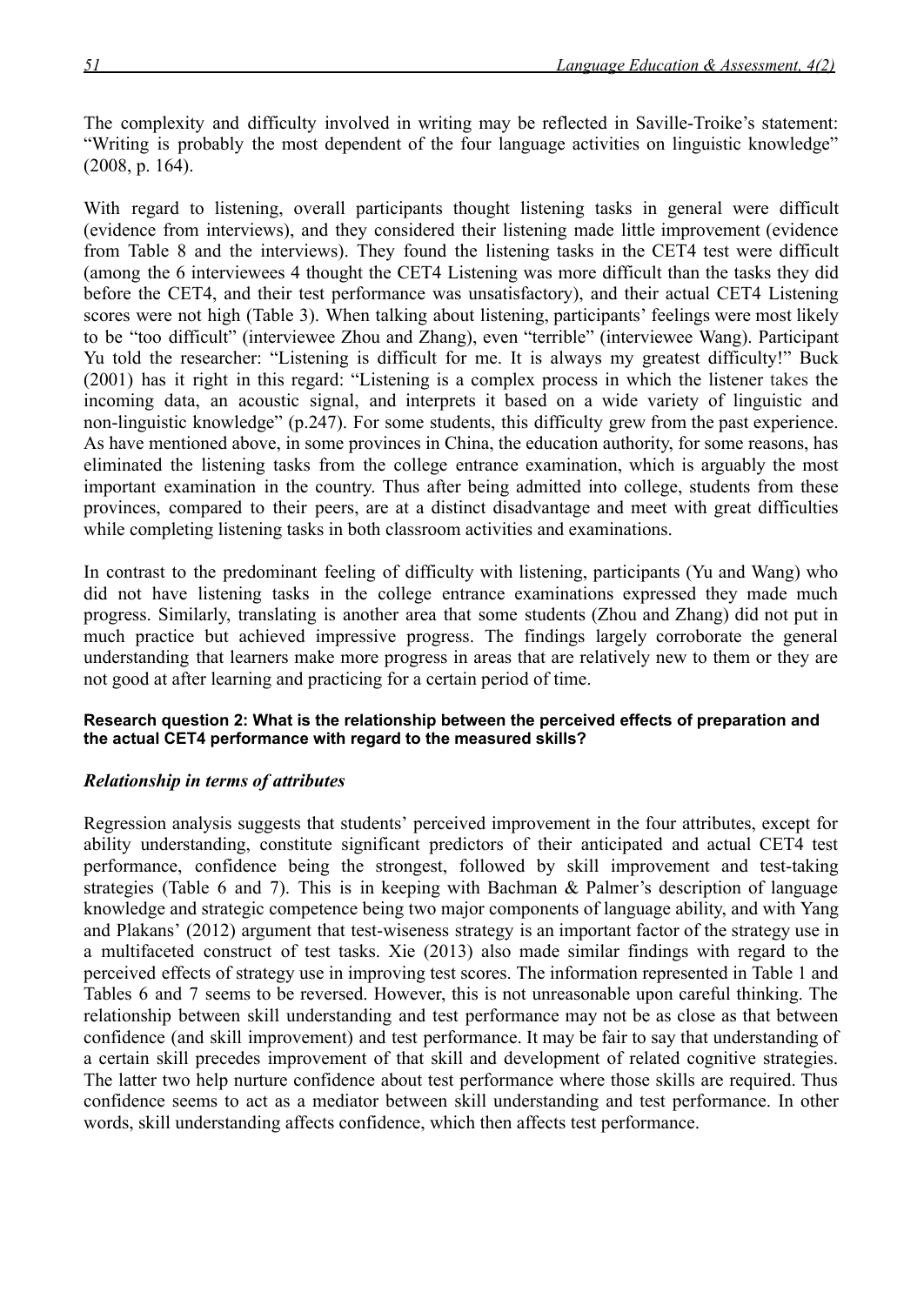## *Relationship in terms of language skills*

Previous studies have found that test preparation produced a positive effect on test performance that involved different language skills, such as speaking (Farnsworth, 2013) and writing (Xu, 2021). Such effects are also borne out in the present research, which investigated the effect of test preparation for CET4 through a series of regression analysis. When using students' anticipated test performance in a language skill as dependent variable and their perceived improvement in that skill as the independent variable, it was found the latter constituted a significant predictor in the four regression models (Table 9). Perceived improvement in reading explained the largest amount of variance (20.8%) in the anticipated reading performance, followed by translating (16.3%), writing (12.7%), and listening (8.8%). The findings seem to show that participants were more confident about their anticipated reading performance in the coming test based on their perception about their development in reading than they were about their performance in listening and writing. The amount of variance that is accounted for follows a similar pattern as the perceived progress in language abilities that participants described in the previous section.

In the regression models (Table 10) where students' actual performance of a certain ability was used as dependent variable, and their perceived improvement and anticipated test performance of that ability as independent variables, the predictive power of the former IV (listening being the only significant predictor) was outperformed by the latter IV (all being significant predictors). The findings suggest that students' perceived improvement in language abilities could explain a small proportion of the variance of the actual performance of the corresponding language abilities in the models. This seems to reflect a common phenomenon in language test preparation programs. According to the general consensus from research on test preparation, there is a small effect of coaching on test scores (e.g., Gan, 2009; Liu, 2014; Xie, 2013). Given that perceived improvements all positively affect the anticipated test performances across the language abilities (Table 9), they presumably exerted an indirect effect on actual test performance. Thus the findings seem to show that students' perceived improvement in their language abilities affected their anticipated performance of those abilities, which in turn affected their actual test performance. To some extent, this is a realistic portrait of the actual path of the effects of preparation on test performance.

Another feature of the results is that anticipated listening performance in CET4 explained the largest proportion of the variance in actual CET4 listening performance (10.7%), while anticipated reading explained the smallest proportion (4.5%). A possible explanation is that there were divergences between the perceived and actual improvement in participants' reading and listening. In some cases the improvements were overestimated, and others underestimated. As for listening, it may pose a long-term challenge to test-takers, which led to modest prediction of future test performance (m=2.87). Whereas the perceived greater progress in reading contributed to a higher expectation (m=3.46). While students' anticipated much better performance in CET4 reading than listening (*t*  $(78) = 4.334$ ,  $p < .001$ ), they had similar mean scores for the two components in CET4 (Table 3). As the full scores for CET4 listening and reading are the same (248.5), this might explain why the anticipated listening score was a better predictor of actual listening performance than anticipated reading of actual reading performance (Table 10).

Uncertainty is also involved in predicting test performance. Just as interviewee Wang said:

"I really felt this CET4 test is easy, really. But that is a problem. In the past, whenever I thought a test was easy after I took it, my test results were bad. The easier I think a test is, the poorer my performance would be! Do I have an illusion of it being easier?"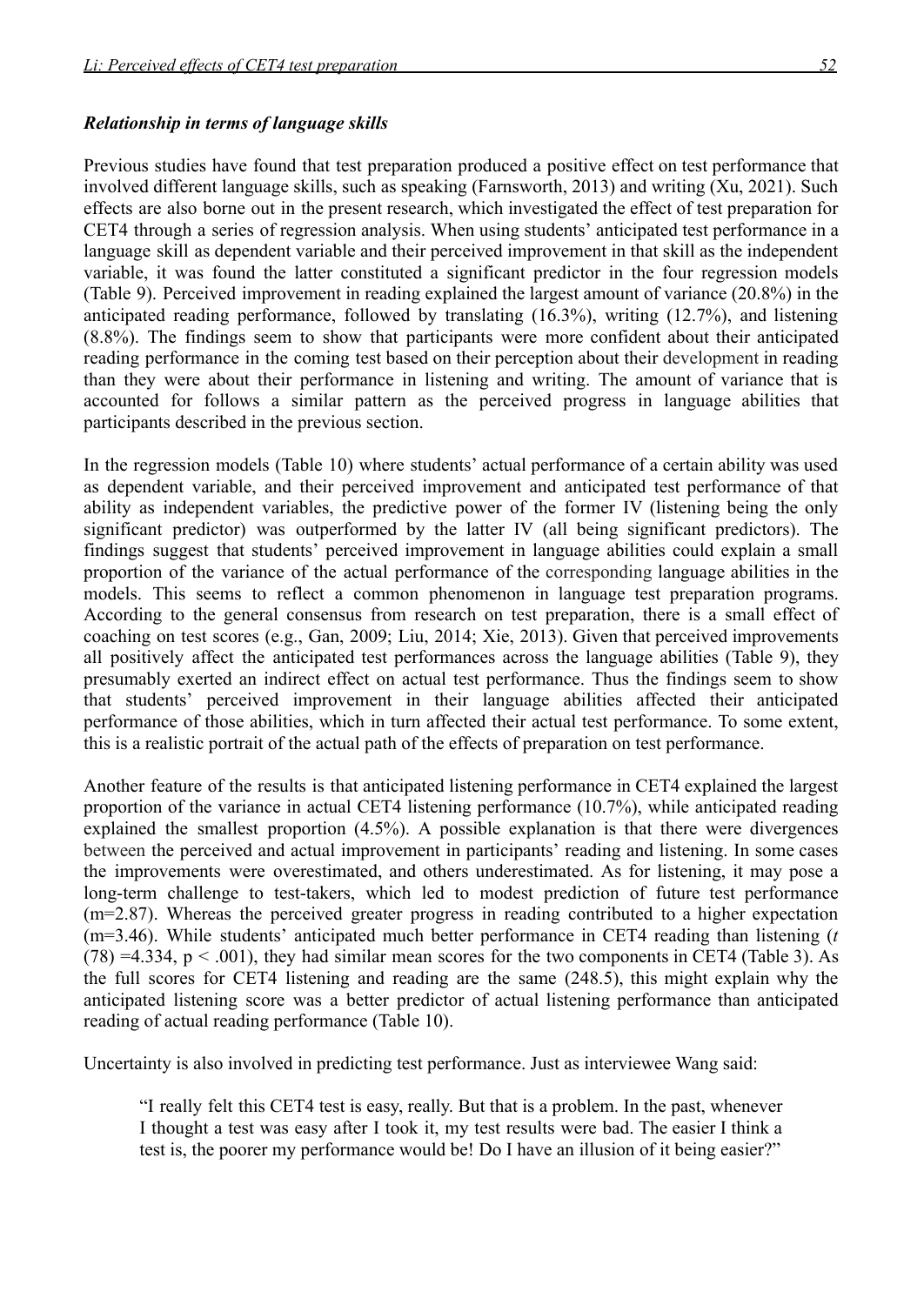Interestingly, such an impression was confirmed in Wang's CET4 score, which was the lowest (Table 11) among the six interviewees. Interviewee Jin had a similar feeling. Therefore students might have different levels of uncertainty thus end up making inaccurate predictions about future test performance sometimes.

## **Conclusion**

This study examines how a group of Chinese students perceived the effects of CET4 preparation on the development of their language skills and the relationship between those effects and their CET4 performance. It was found through the questionnaire survey and individual interview that overall students thought that they made some improvement in terms of the four attributes related to the language skills, that they made more progress in reading and translating, but less in listening and writing. Regression analyses mainly established that students' perceived improvement in the four attributes related to the various language skills were significant predictors of their anticipated as well as actual test performance. Similarly, students' perceived improvement in the individual language ability was also found to significantly predict their anticipated test performance in that ability, which in turn significantly predicted the actual performance of that language ability as measured in the CET4 test. However, the power of the perceived improvement in predicting participants' actual performance of the language abilities in the test was less strong.

Any interpretation of these findings is clearly restricted by the small sample size of the research. It is possible, however, to make some general comments and to suggest implications for test candidates, test preparation programs, and EFL instructors. The findings that improvement of the attributes defined in relation to language skills, test-taking strategies and confidence significantly predicted the students' anticipated as well as actual test scores, confidence being the best predictor, have implications for test preparation programs, those operating in colleges and universities in China in particular, which is the context of the present research.

In order to help students achieve desirable performance, instructors should update their knowledge of the constructs of the language tasks and of the effective strategies for completing those tasks, both of which are significant predictors of test performance. They should effectively communicate the knowledge to the students. The findings that students perceived their listening and writing as making limited improvement were revealing and worrying. Students, maybe even instructors, pay unbalanced attention to the different language skills, resulting in unbalanced development of them. Students should be encouraged to do more exercise on listening and writing. Based on the qualitative and quantitative analysis of the research results, the more practice on a skill, the more confident students would develop in that skill, which is a significant predictor of test performance, thus contributing to achieving optimal test outcomes.

In the test preparation process, students may be encouraged to assess their learning regularly to make better predictions about their future test performance. Teachers should draw on the results of students' self-assessment to think of ways for effectively helping students overcome the obstacles and solve problems in learning or test preparation. If there is not a good perspective, timely changes should be made to the instruction and study plan so as to improve chances of success. Employing self-assessment to assess students' perceived ability is also potentially helpful for fostering positive attitudes toward learning (Paris & Paris, 2001).

Psychological intervention should be carried out to help manage the negative feeling of, among other things, bottle-neck effect, test anxiety, and helplessness along language learning that were revealed in the present study. Test preparation programs and instructors should attend to these psychological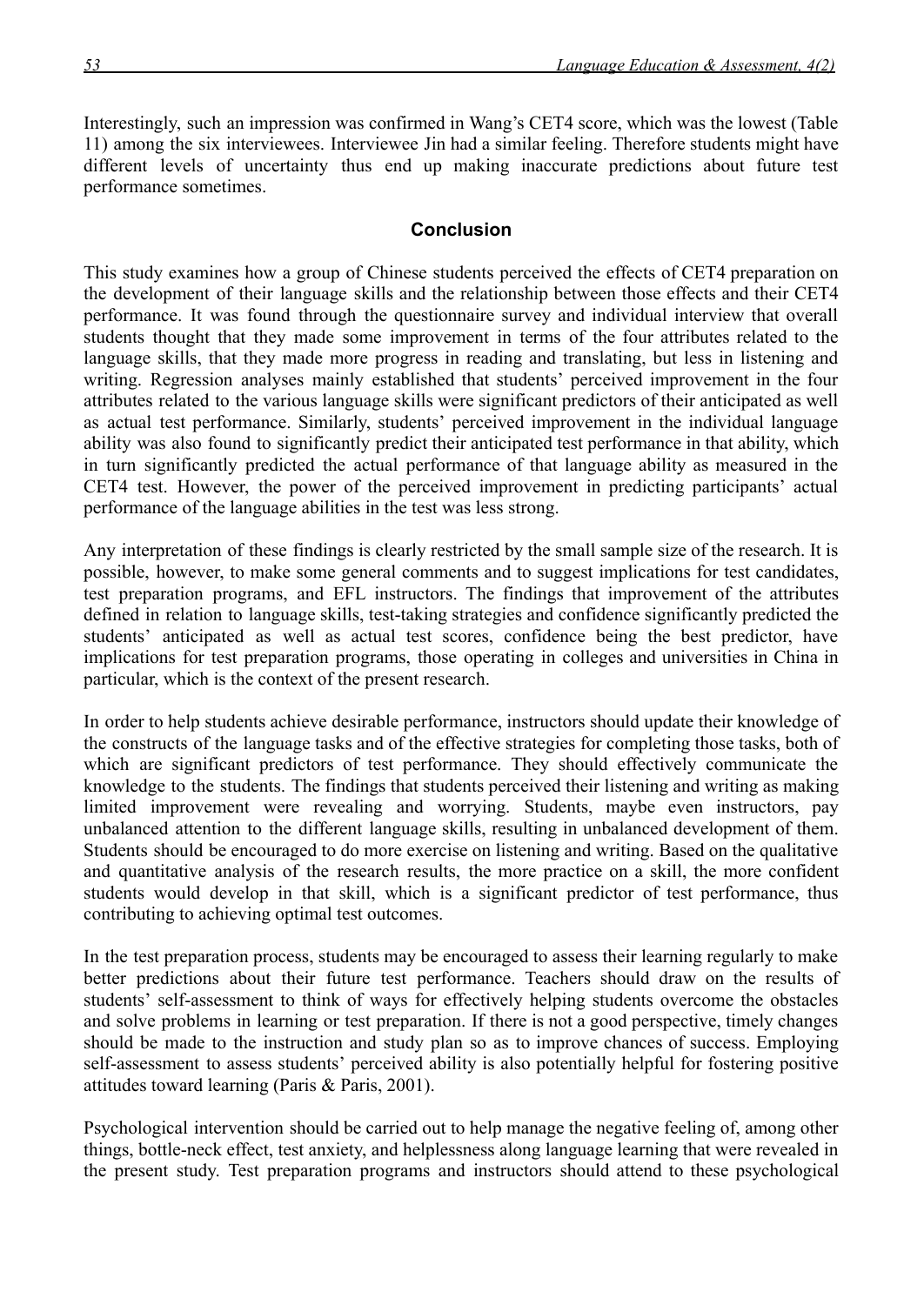factors in preparing students for tests, especially when students experience negative affect (Cheng *et al*., 2014), and help improve their confidence, which is a powerful predictor of students' future test performance. Once their confidence improves, so will their chances of success. Such an association resonates with Dörnyei's (2001) emphasis on the significance of fostering a positive self-image and the challenges of engaging students in tasks in which they may feel inadequate in comparison with their peers. In language learning and assessment, where confidence is one of the essential psychological attributes for success, how to bolster learners' confidence appears to be an issue that needs to be tackled with serious consideration, an issue that, as Issitt (2008) puts it, has "confronted the majority of people" involved in getting students ready for high-stake tests.

Students should also understand the power of the improvement of individual attributes as indicators of their future test performance. Their potential of predicting the score of a coming test should not be underestimated, which as the present study shows, may explain a considerable amount of variance in their test performance. As language learners, students should make efforts to exercise effective control over their learning. They should be aware of and improve the uncertainty in the development of their language abilities. In so doing, they may draw on the relevant information revealed in the interviews in the present study about the causes of inefficient learning about a particular language skill as a reminder to avoid meeting the same obstacles and difficulties and to improve their learning outcomes. They should reflect regularly on their strengths and weaknesses, as well as on how to improve learning efficiency and self-discipline. To conclude, a final message that would be useful to students is as follows: Know where your limits are and try to transcend them. After all, no one knows you better than yourself.

#### **Acknowledgements**

Funding for this research was provided by National Education Examinations Authority of China & British Council (Award number: EARG2020002) and Beijing Institute of Fashion Technology (Award number: JG-1923).

#### **References**

- Bachman, L. & Palmer, A. (2010). *Language assessment in practice*. Oxford: Oxford University Press.
- Bailey, K.M. (1999). *Washback in language testing*. Princeton, NJ: Educational Testing Service.
- Briggs, D. C. (2004). Causal inference and the Heckman model. *Journal of Educational and Behavioral Statistics, 29*(4), 397–420.
- Brown,J. D. (1998). *Does IELTS preparation work? An application o[f](http://www.ielts.org/researchers/research/volume_1.aspx) context-adaptive model of language program evaluation* (IELTS Research Reports, Volume 1). Retrieved from [http://www.ielts.org/researchers/research/volume\\_1.aspx](http://www.ielts.org/researchers/research/volume_1.aspx)
- Buck, G. (2001). *Assessing listening*. Cambridge: Cambridge University Press.
- Butler, Y. G., Lee, J. (2010). The effect of self-assessment among young learners of English. *Language Testing, 27*, 5–31.
- Cheng, L., Klinger, D., Fox,J., Doe, C., Jin, Y., & Wu, J. (2014). Motivation and test anxiety in test performance across three testing contexts: The CAEL, CET, and GEPT. *TESOL Quarterly, 48*(2), 300–330.
- Dann, R. (2002). *Promoting assessment as learning: Improving the learning process*. New York: Routledge.
- Dörnyei, Z. (2001). *Motivational strategies in the language classroom*. Cambridge: Cambridge University Press.
- Duckworth, A. L., Quinn, P. D., Lynam, D. R., Loeber, R., & Stouthamer-Loeber, M. (2011). Role of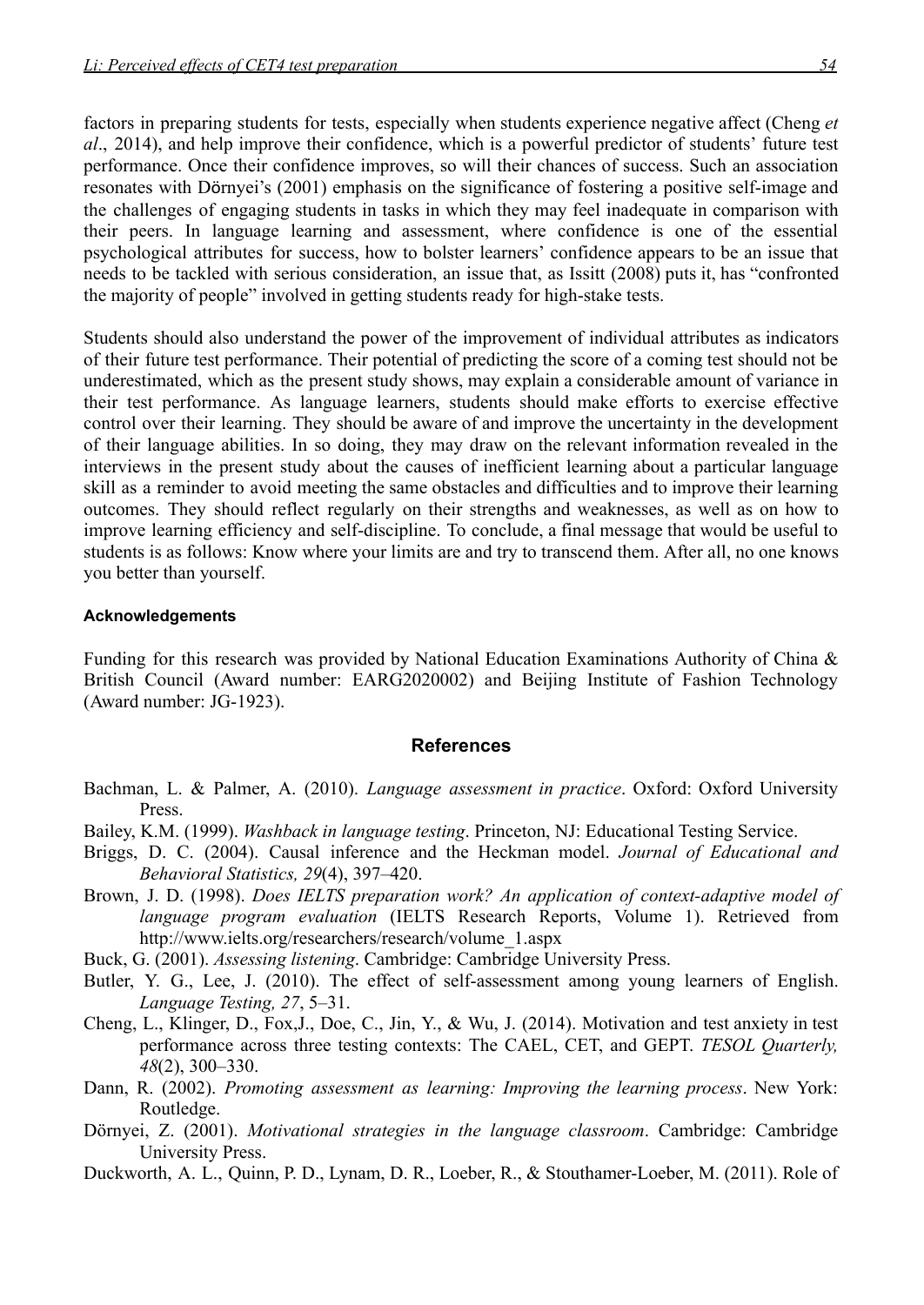test motivation in intelligence testing. *Proceedings of the National Academy of Sciences of the United States of America, 108*(19), 7716–7720.

- Farnsworth, T. (2013). Effects of targeted test preparation on scores of two tests of oral English as a second language. *TESOL Quarterly, 47*(1), 148–156.
- Gan, Z. (2009). IELTS preparation course and student IELTS performance: A case study in Hong Kong. *RELC Journal*, *40*(1), 23–41[. https://doi.org/10.1177/0033688208101449](https://doi.org/10.1177/0033688208101449)
- Green, A. (2007). Washback to learning outcomes: A comparative study of IELTS preparation and university pre-sessional language courses. *Assessment in Education: Principles, Policy & Practice, 14*(1), 75–97.
- Hayes, B., & Read, J. (2004). IELTS test preparation in New Zealand: Preparing students for the IELTS academic module. In L. Y. Cheng, Y. Watanabe, & A. Curtis (Eds.), *Washback studies in language testing: Research contexts and methods* (pp. 129–143). Mahwah, NJ: Erlbaum.
- Hughes, A. (1993). *Testing for language teachers*. Cambridge: Cambridge University Press.
- Issitt, S. (2008). Improving scores on the IELTS speaking test. *ELT Journal, 62*(2), 131–137.
- Knoch, U., Huisman, A., Elder, C., Kong, X., & McKenna, A. (2020). Drawing on repeat test takers to study test preparation practices and their links to score gains. *Language Testing, 37*(4), 550–572[. https://doi.org/10.1177/0265532220927407](https://doi.org/10.1177/0265532220927407)
- Leech, N.L., Barrett, K.C., & Morgan, G.A. (2005). *SPSS for intermediate statistics: Use and interpretation* (2<sup>nd</sup> ed.). Mahwah, NJ: Lawrence Erlbaum.
- Liu, O. L. (2014). *Investigating the relationship between test preparation and TOEFL iBT® performance* (Research Report No. RR-14-15). Princeton, NJ: Educational Testing Service. <https://doi.org/10.1002/ets2.12016>
- Lu, W. (2010). *SPSS Statistical Analysis* (4<sup>th</sup> ed.) Beijing: Publishing House of Electronics Industry.
- Ma, J., & Cheng, L. (2015). Chinese Students' Perceptions of the Value of Test Preparation. *TESL Canada Journal/Revue TESL du Canada, 33*(1), 58–79.
- Nguyen, T. N. H. (2007). *Effects of test preparation on test performance the case of the IELTS and TOEFL iBT listening tests*. Paper presented at Teaching English to Speakers of Other Languages (TESOL) in the Internationalization of Higher Education in Vietnam, Hanoi, Vietnam.
- Paris, S. G., & Paris, A. H. (2001). Classroom applications of research on self-regulated learning. *Educational Psychologist, 36(2)*, 89–101.
- Pintrich, P. (2000). Multiple goals, multiple pathways: The role of goal orientation in learning and achievement. *Journal of Educational Psychology, 92*(3), 544–555.
- Powers, D., & Rock, D. (1999). Effects of coaching on SAT I: Reasoning test scores. *Journal of Educational Measurement, 36*(2), 93–118.
- Qi, L. (2005). Stakeholders' conflicting aims undermine the washback function of a high-stakes test. *Language Testing, 22*, 142–173[. https://doi.org/10.1191/0265532205lt300oa](https://doi.org/10.1191/0265532205lt300oa)
- Robb, T. N., & Ercanbrack, J. (1999). A study of the effect of direct test preparation on the TOEIC scores of Japanese university students. *Teaching English as a Second or Foreign Language, 3*, 25–55.
- Ross, S. (1998). Self-assessment in second language testing: A meta-analysis and analysis of experiential factors. *Language Testing, 15*(1), 1–20.
- Saville-Troike, M. (2008). *Introducing second language acquisition*. Beijing: Foreign Language Teaching and Researching Press.
- Scholes, R. J., & Lain, M. M. (1997). *The effects of test preparation activities on ACT Assessment scores.* Paper presented at the annual meeting of the American Educational Research Association, Chicago, IL. Retrieved from ERIC database. (ED 409341).
- Shin, J, Lee, H., & Kim, Y. (2009). International comparisons between Korea, Japan and the USA.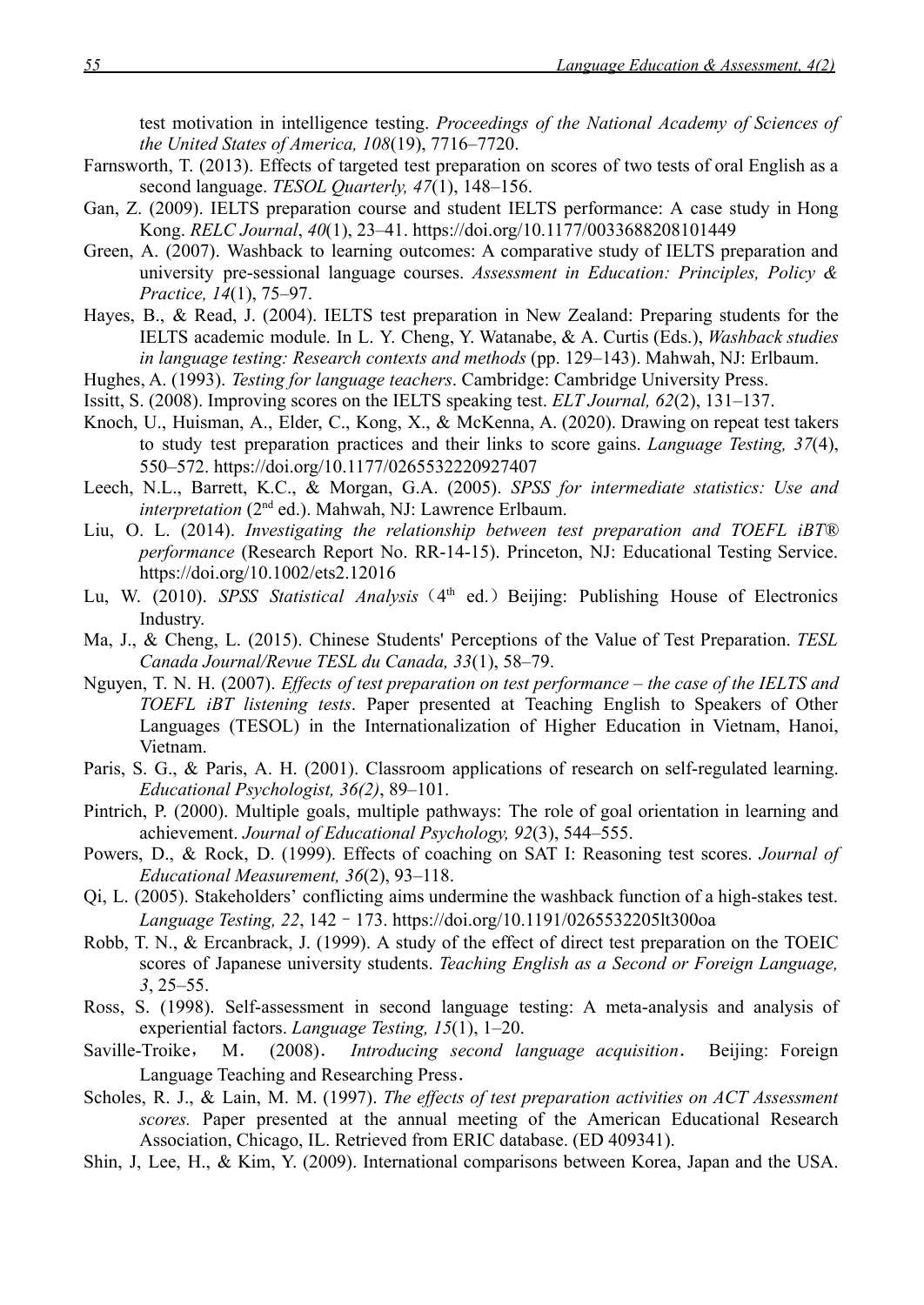*School Psychology International, 30*, 520–537.

Xie, Q. (2010). *Test design and use, preparation, and performance: a structural equation modeling study of consequential validity*. Unpublished PhD dissertation, The University of Hong Kong.

- Xie, Qin. (2013). Does test preparation work? Implications for score validity. *Language Assessment Quarterly, 10*(2), 196–218.<https://doi.org/10.1080/15434303.2012.721423>
- Xie, Q., & Andrews, S. (2012). Do test design and uses influence test preparation? Testing a model of washback with Structural Equation Modeling. *Language Testing, 30*(1), 49–70.
- Xu, S. (2021). Processes and effects of test preparation for writing tasks in a high-stakes admission test in China: Implications for test takers. *Studies in Educational Evaluation, 70*, 101015[.](https://doi.org/10.1016/j.stueduc.2021.101015) <https://doi.org/10.1016/j.stueduc.2021.101015>
- Yu, G. (2012). *Preparing for TOEFL iBT speaking tasks: Test-takers' experiences and expectations.* Paper presented at 34th Language Testing Research Colloquium, Princeton, New Jersey.
- Zhan, Y., & Andrews, S. (2014). Washback effects from a high-stakes examination on out-of-clas[s](https://doi.org/10.1080/0969594X.2012.757546) English learning: Insights from possible self-theories. *Assessment in Education, 21*(1), 71–89. [https://doi.org/10.1080/0969594X.2012.757546.](https://doi.org/10.1080/0969594X.2012.757546)
- Zheng, Y., & Cheng, L. (2008). Test review: College English Test (CET) in China. *Language Testing, 25*(3), 408–417. [https://doi.org/10.1177/0265532208092433.](https://doi.org/10.1177/0265532208092433)
- Zimmerman, B. J. (1990). Self-regulated learning and academic achievement: An overview. *Educational Psychologist, 25*(1), 3–17.

## **Appendix A**

## **Perception of CET4 Questionnaire (English version)**

Dear students, thank you very much for participating in our study on test preparation. We want to know your opinions on the outcome of the preparation program. Please think about your own study and decide whether the following statements apply to your own situation. There are no Right or Wrong answers; you need only to choose ONE option that is the closest to your situation. Your information will be used ONLY for research purposes, and will NOT have any negative influence on you.

Student No.: Gender: Male Female

For the following questions, please use the number 1 to 6 to indicate your situation: 1= does not apply to me at all,  $2=$  does not apply to me,  $3=$  somewhat apply to me,  $4=$  apply to me,  $5=$  very much apply to me, 6= apply to me entirely. Choose the number that is the closest to your situation.

#### **Part one**

*Section one*

Compared with the beginning of the program,

|                                                                     |  | 4 |  |
|---------------------------------------------------------------------|--|---|--|
| 1 My CET4 writing skill has improved at the end of the<br>program   |  |   |  |
| 2 My CET4 listening skill has improved at the end of the<br>program |  |   |  |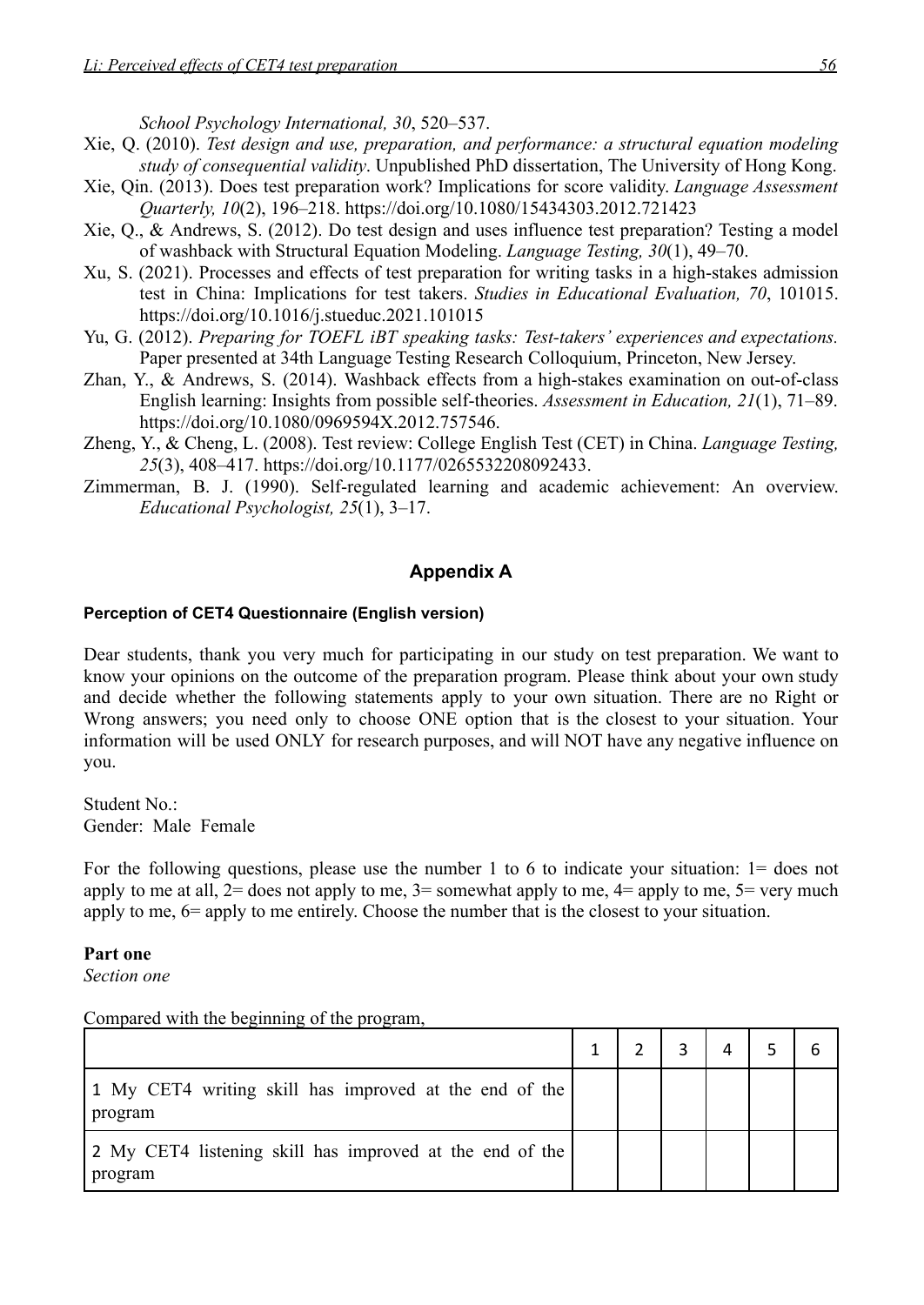| 3 My CET4 reading skill has improved at the end of the<br>program     |  |  |  |
|-----------------------------------------------------------------------|--|--|--|
| 4 My CET4 translating skill has improved at the end of the<br>program |  |  |  |

*Section two*

Compared with the beginning of the program,

|                                                                                                         |  | 3 | 4 | 5. | h |
|---------------------------------------------------------------------------------------------------------|--|---|---|----|---|
| 1 My understanding of the skill required for CET4 writing has<br>improved at the end of the program     |  |   |   |    |   |
| 2 My understanding of the skill required for CET4 listening<br>has improved at the end of the program   |  |   |   |    |   |
| 3 My understanding of the skill required for CET4 reading has<br>improved at the end of the program     |  |   |   |    |   |
| 4 My understanding of the skill required for CET4 translating<br>has improved at the end of the program |  |   |   |    |   |

## *Section three*

Compared with the beginning of the program,

|                                                                           | 1 | 3 | 4 | 5 | 6 |
|---------------------------------------------------------------------------|---|---|---|---|---|
| 1 I developed better strategies for coping with CET4 writing<br>tasks     |   |   |   |   |   |
| 2 I developed better strategies for coping with CET4 listening<br>tasks   |   |   |   |   |   |
| 3 I developed better strategies for coping with CET4 reading<br>tasks     |   |   |   |   |   |
| 4 I developed better strategies for coping with CET4<br>translating tasks |   |   |   |   |   |

## *Section four*

Compared with the beginning of the program,

| 1 I have greater confidence in my CET4 performance |  |  |  |
|----------------------------------------------------|--|--|--|
| 2 I have greater confidence in my CET4 writing     |  |  |  |